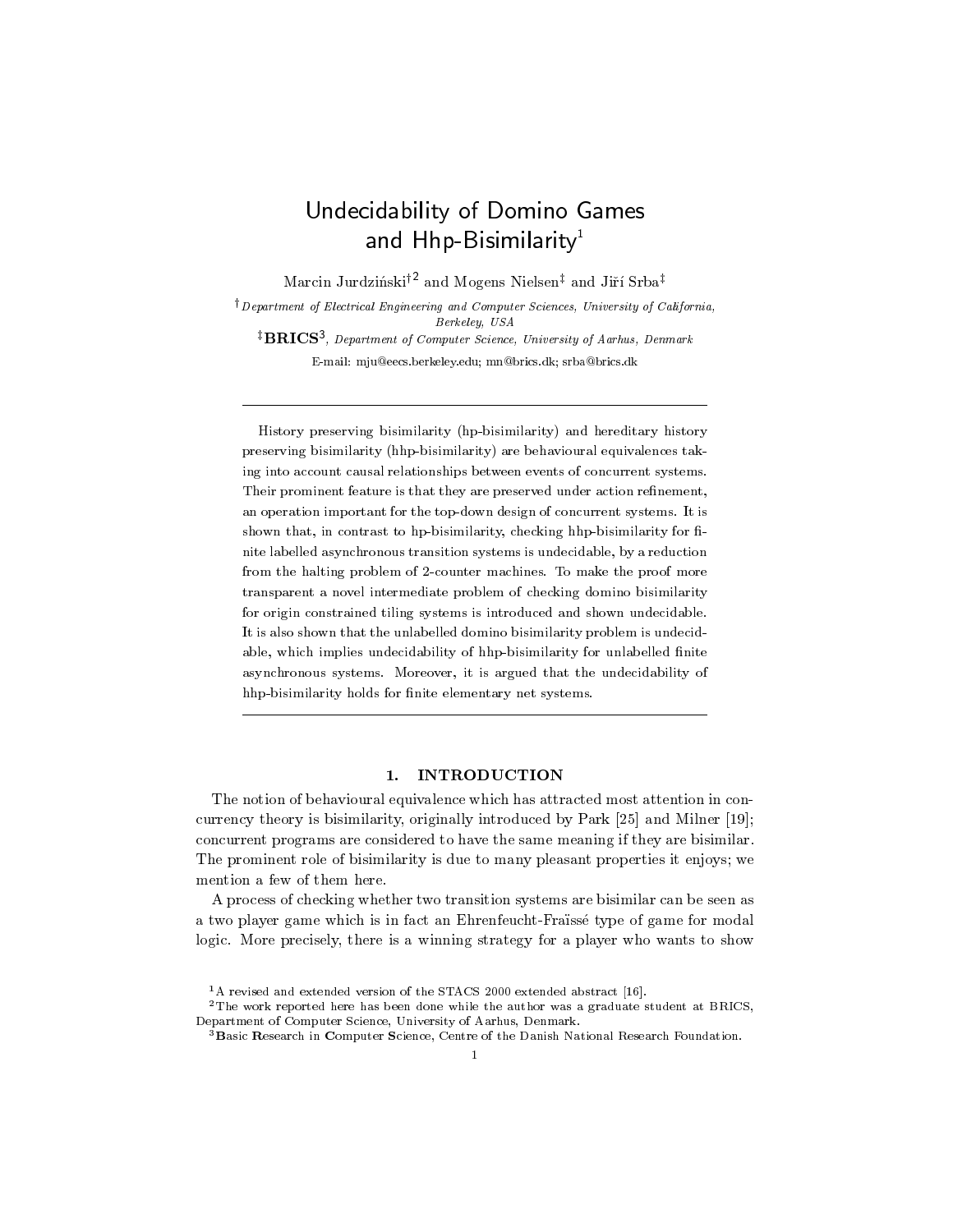that the systems are bisimilar if and only if the systems cannot be distinguished by the formulas of the logic; the result due to Hennessy and Milner  $[12]$ .

Another notable property of bisimilarity is its computational feasibility; see for example the overview note  $|21|$ . Let us illustrate this on the examples of finite transition systems and a class of infinite-state transition systems generated by context free grammars. For finite transition systems there are very efficient polynomial time algorithms for checking bisimilarity [17, 24], in sharp contrast to PSPACEcompleteness of the classical language equivalence. For transition systems generated by context free grammars, while language equivalence is undecidable, bisimilarity is decidable [4], and if the grammar has no redundant nonterminals, even in polynomial time [13]. Furthermore, as the results of Groote and Hüttel [11] indicate, bisimilarity has a very rare status of being a decidable equivalence for context free grammars: all the other equivalences in thelinear-branching time hierarchy [8] are undecidable. The algorithmic tractability makes bisimilarity especially attractive for automatic verification of concurrent systems.

The essence of bisimilarity, quoting Hennessy and Milner [12], "is that the behaviour of a program is determined by how it communicates with an observer." Therefore, the notion of what can be observed of a behaviour of a system affects the notion of bisimilarity. An abstract definition of bisimilarity for arbitrary categories of models due to Joyal et al. [15] formalizes this idea. Given a category of models where ob jects are behaviours and morphisms correspond to extension of behaviours, and given a subcategory of observable behaviours, the abstract definition yields a notion of bisimilarity for all behaviours with respect to observable behaviours. For example, for rooted labelled transition systems, taking synchronization trees[19] into which they unfold as their behaviours, and sequences of actions as the observable behaviours, we recover the standard strong bisimilarity of Park and Milner [15].

In order to model concurrency more faithfully several models have been introduced (see [30] for a survey) that make explicit the distinction between events that can occur concurrently, and those that are causally related. Then anatural choice is to replace sequences, i.e., linear orders as the observable behaviours, by partial orders of occurrences of events with causality as the ordering relation. For example, taking unfoldings of labelled asynchronous transition systems into event structures as the behaviours, and labelled partial orders as the observations, Joyal et al. [15] obtained from their abstract definition the hereditary history preserving bisimilarity (hhp-bisimilarity), independently introduced and studied by Bednarczyk [1].

A similar notion of bisimilarity has been studied before, namely history preserving bisimilarity (hp-bisimilarity), introduced by Rabinovich and Trakhtenbrot [26] and van Glabbeek and Goltz [9]. For the relationship between hp- and hhp-bisimilarity see for example [1, 15, 7].

One of the important motivations to study partial order based equivalences was the discovery that hp-bisimilarity has a rare status of being preserved under ac tion refinement  $[9]$ , an operation important for the top-down design of concurrent systems. Bednarczyk [1] has extended this result to hhp-bisimilarity.

There is a natural logical characterization of hhp-bisimilarity checking games as shown by Nielsen and Clausen [22]: they are characteristic games for an extension of modal logic with backwards modalities, interpreted over event structures.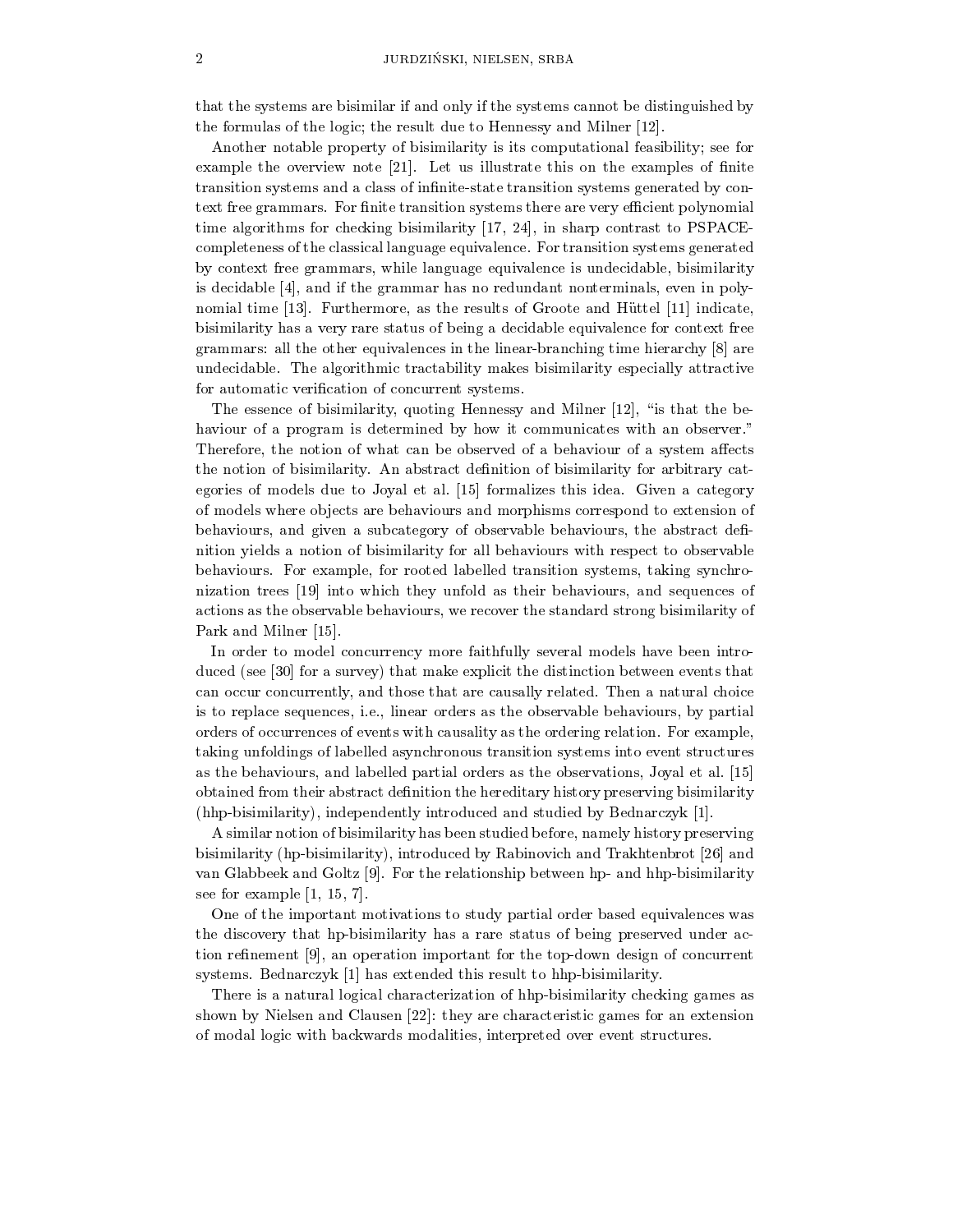Hp-bisimilarity has been shown to be decidable for 1-safe Petri nets by Vogler [29], and to be DEXP-complete by Jategaonkar, and Meyer [14]; let us just mention here that 1-safe Petrinets can be regarded as a proper subclass of finite asynchronous transition systems (see [30] for details), and that decidability of hp-bisimilarity can be easily extended to all finite asynchronous transition systems using the methods of [14].

Hhp-bisimilarity appears to be only a slight strengthening of hp-bisimilarity [15] and hence many attempts have been made to extend the above mentioned algorithms to the case of hhp-bisimilarity. However, decidability of hhp-bisimilarity has remained open, despite several attempts over the years [22, 23, 3, 7]. Froschle and Hildebrandt [7] have discovered an infinite hierarchy of bisimilarity notions refining hp-bisimilarity, and coarser than hhp-bisimilarity, such that hhp-bisimilarity is the intersection of all the bisimilarities in the hierarchy. They have shown all these bisimilarities to be decidable for 1-safe Petri nets. Fröschle [6] has proved hhpbisimilarity to be decidable for BPP-processes, a class of infinite state systems.

In this paper we resolve the question of decidability of hhp-bisimilarity for all finite state systems by showing it to be undecidable for finite, both labelled and unlabelled, asynchronous transition systems and finite elementary net systems. In order to make the proof more transparent we first introduce an intermediate problem of domino bisimilarity and show its undecidability by a direct reduction from the undecidable halting problem for 2-counter machines [20]. The undecidability of the novel problem of checking domino bisimilarity seems to be interesting in its own right and does not follow from somewhat related results for domino snakes [5] and domino games [10], nor from the undecidability of the classical tiling problems [2].

# 2. HEREDITARY HISTORY PRESERVING BISIMILARITY

In this section we define hereditary history preserving bisimulation for asynchronous transition systems and we introduce the algorithmic problem of checking hereditary history preserving bisimilarity. We also mention the equivalent, and sometimes technically more convenient, problem of solving hereditary history preserving bisimilarity checking games.

Definition 2.1. (Labelled/unlabelled asynchronous transition system).

A labelled asynchronous transition system is a tuple  $A = (S, s^{\text{ini}}, E, \rightarrow, L, \lambda, I)$ , where  $S$  is its set of *states*,  $s^{++} \in S$  is the *initial state*, E is the set of *events*,  $\rightarrow$   $\subseteq$   $\rightarrow$   $\times$   $\rightarrow$   $\perp$  is the set of transitions, L is the set of labels, and  $\land$  : E  $\rightarrow$  L is the *labelithy function*, and  $I \subseteq E^-$  is the *independence relation* which is irreflexive and symmetric. We often write  $s \to s'$ , instead of  $(s, e, s') \in \to$ . Moreover, the following conditions have to be satisfied:

1. if  $s \to s'$  and  $s \to s''$  then  $s' = s''$ , , and the contract of the contract of the contract of the contract of the contract of the contract of the contract of the contract of the contract of the contract of the contract of the contract of the contract of the con 2. if  $(e, e') \in I$ ,  $s \xrightarrow{e} s'$ , and  $s' \xrightarrow{e} t$ , then  $s \xrightarrow{e} s''$ , and  $s'' \xrightarrow{e} t$  for some  $s'' \in S$ .

An asynchronous transition system is *coherent* if it satisfies the following condition:

3. if  $(e, e') \in I$ ,  $s \xrightarrow{\rho} s'$ , and  $s \xrightarrow{\rho} s''$ , then  $s' \xrightarrow{\rho} t$ , and  $s'' \xrightarrow{\rho} t$  for some  $t \in S$ .

An asynchronous transition system is  $prime$  if it is acyclic and satisfies the following condition: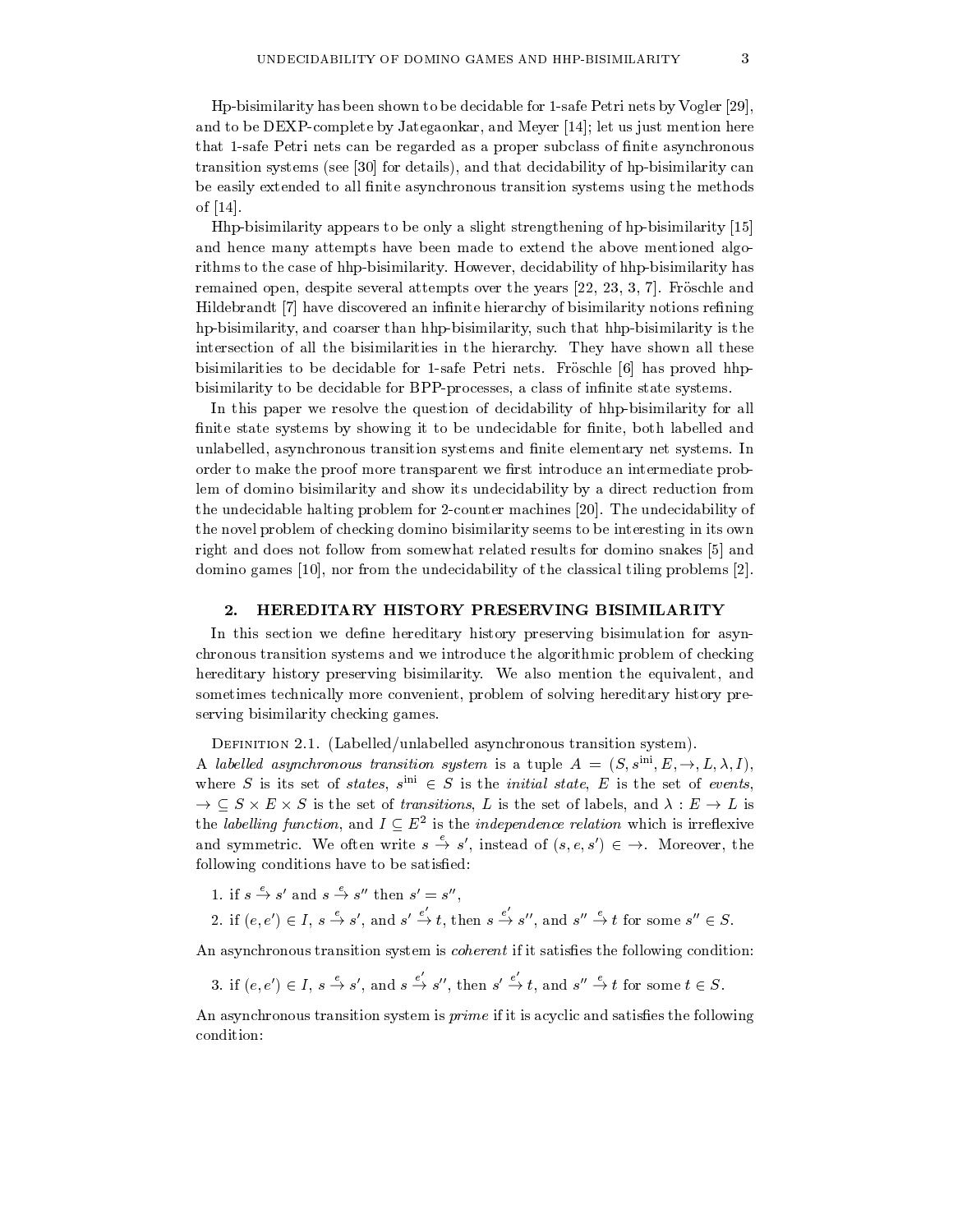4. if  $s \stackrel{e}{\to} t$  and  $s' \stackrel{e}{\to} t$  then  $(e, e') \in I$ .

We say that an asynchronous transition system is *unlabelled* if the set of labels  $L$  is a singleton set.

Winskel and Nielsen [30, 23] give a thorough survey and establish formal relationships between asynchronous transition systems and other models for concurrency, such as Petri nets, and event structures. The independence relation is meant to model concurrency: independent events can occur concurrently, while those that are not independent are causally related or in conflict.

Let  $A = (S, s^{\text{ini}}, E, \rightarrow, L, \lambda, I)$  be a labelled asynchronous transition system. A sequence of events  $e = (e_1, e_2, \ldots, e_n) \in E$  is a run of A if there are states  $s_1, s_2, \ldots, s_{n+1} \in S$ , such that  $s_1 = s^{...}$ , and for all  $i \in \{1, 2, \ldots, n\}$ , we have  $s_i \stackrel{e_i}{\rightarrow} s_{i+1}$ . We write Runs(A) to denote the set of runs of A. We extend the labelling function  $\lambda$  to runs in the standard way.

Let  $\overline{e} = \langle e_1, e_2, \ldots, e_n \rangle \in \text{Runs}(A)$ . We say that the k-th event,  $1 \leq k < n$ , is swappable in  $\overline{e}$  if  $(e_k, e_{k+1}) \in I$ . We define Swap( $\overline{e}$ ) to be the set of numbers of swappable events in e. We write  $e \otimes \kappa$  to denote the result of swapping the k-th event of  $\overline{e}$  with the  $(k+1)$ -st, i.e., the sequence  $\langle e_1,\ldots,e_{k-1}, e_{k+1}, e_k,\ldots,e_n\rangle$ . Note that if  $\kappa \in \text{Swable}$  (then  $e \otimes \kappa \in \texttt{Kuns}(A)$ ); it follows from condition 2. of the definition of an asynchronous transition system.

A run of a transition system models a finite *sequential* behaviour of a system: a sequence of occurrences of events. In order to model concurrent behaviours of a system we define an equivalence relation on the set of runs of an asynchronous transition system. We define the equivalence relation  $\cong_A$  on Runs(A) to be the reflexive, symmetric, and transitive closure of

$$
\{ (\overline{e}, \overline{e} \otimes k) : \overline{e} \in \text{Runs}(A) \text{ and } k \in \text{Swap}(\overline{e}) \}.
$$

In other words, we have that  $\overline{e_1} \cong_A \overline{e_2}$ , for  $\overline{e_1}, \overline{e_2} \in \text{Runs}(A)$ , if and only if  $\overline{e_2}$  can be obtained from  $\overline{e_1}$  by a finite number of swaps of swappable events.

We define an unfolding operation on asynchronous transition systems into prime asynchronous transition systems. The states of the unfolding of an asynchronous transition system A are meant to represent all concurrent behaviours of a system, just like the states of a synchronization tree represent all sequential behaviours of a system.

# DEFINITION 2.2. (Unfolding).

Let  $A = (S, s^{\text{ini}}, E, \rightarrow, L, \lambda, I)$  be an asynchronous transition system. The unfolding  $\text{Unf}(A)$  of A is an asynchronous transition system with the same set of events, the labelling function, and the independence relation as A. The set of states, the initial state, and the transition relation of  $\text{Unf}(A)$  are defined as follows:

• the set of states  $S_{Unf(A)}$  of  $Unf(A)$  is defined to be  $nums(A)/\simeq_A$ , i.e., the set of concurrent behaviours of A,

• the initial state  $s_{\text{Unf}(A)}^{\text{in}}$  of  $\text{Unf}(A)$  is  $\epsilon \geq A$ , i.e., the  $\leq A$ -equivalence class of the empty run,

• the set of transitions  $\rightarrow$ <sub>Unf(A)</sub> of Uni(A) consists of transitions of the form  $([\overline{e}]_{\cong_A}, e, [\overline{e} \cdot e]_{\cong_A}),$  for all  $\overline{e} \in E^*$ , and  $e \in E$ , such that  $\overline{e} \cdot e \in \text{Runs}(A)$ .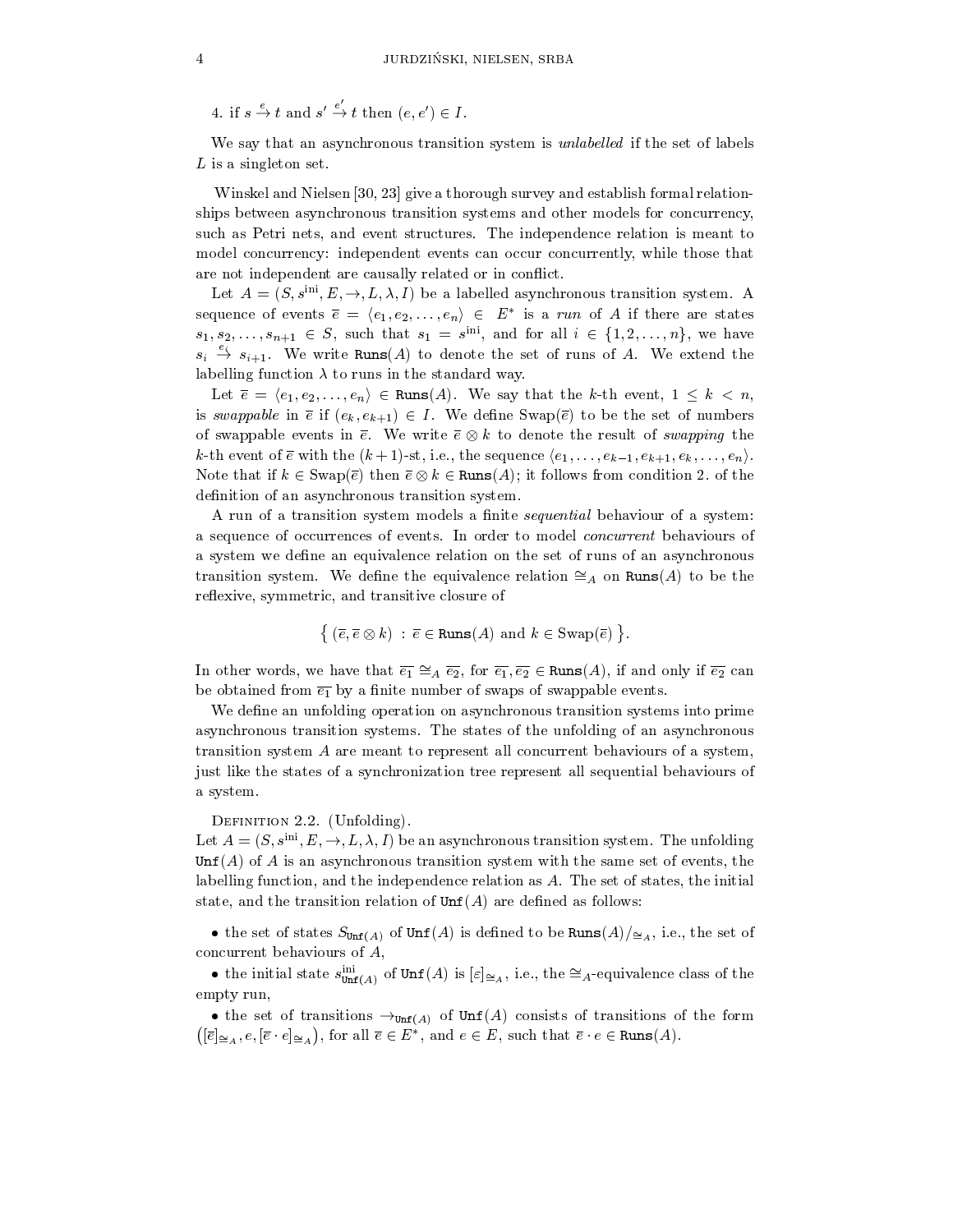The following proposition follows easily from the definition of  $\text{Unf}(A)$ .

PROPOSITION 2.1. If A is an asynchronous transition system then its unfolding  $\text{Unf}(A)$  is a prime asynchronous transition system.

Let  $\overline{e} = \langle e_1, e_2, \ldots, e_n \rangle \in \text{Runs}(A)$ . We say that the k-th event,  $1 \leq k \leq n$ , is most recent in  $\overline{e}$  if and only if  $(e_k, e_\ell) \in I$ , for all  $\ell$ , such that  $k < \ell \leq n$ . We define  $MR(\bar{e})$  to be the set of numbers of most recent events in  $\bar{e}$ . We write  $\bar{e} \otimes k$  to denote the result of removing the k-th event from  $\bar{e}$ , i.e., the sequence  $\langle e_1,\ldots,e_{k-1}, e_{k+1},\ldots,e_n\rangle$ . Note that if  $k \in \text{MR}(\overline{e})$  then  $\overline{e} \otimes k \in \text{Runs}(A)$ ; it follows from condition 2. of the definition of an asynchronous transition system.

DEFINITION 2.3. (Hereditary history preserving bisimulation).

Let  $A_i = (S_i, S_i^{\perp}, E_i, \rightarrow_i, L, \lambda_i, I_i)$ , for  $i \in \{1, 2\}$ , be labelled asynchronous transition systems. A relation  $D \subseteq \text{Kuns}(A_1) \times \text{Kuns}(A_2)$  is a *hereditary history preserving* (hhp-) bisimulation relating  $A_1$  and  $A_2$  if the following conditions are satisfied:

1.  $(\varepsilon, \varepsilon) \in B$ ,

and if  $(\overline{e_1}, \overline{e_2}) \in B$  then  $\lambda_1(\overline{e_1}) = \lambda_2(\overline{e_2})$ , and:

2. for all  $i \in \{1, 2\}$ , and  $e_i \in E_i$ , if  $\overline{e_i} \cdot e_i \in \text{Runs}(A_i)$  then there exists  $e_{3-i} \in E_{3-i}$ , such that  $\overline{e_{3-i}} \cdot e_{3-i} \in \text{Runs}(A_{3-i}), \lambda_1(e_1) = \lambda_2(e_2), \text{ and } (\overline{e_1} \cdot e_1, \overline{e_2} \cdot e_2) \in B,$ 

- 3.  $MR(\overline{e_1}) = MR(\overline{e_2}),$
- 4. if  $k \in MR(\overline{e_1}) = MR(\overline{e_2})$  then  $(\overline{e_1} \otimes k, \overline{e_2} \otimes k) \in B$ .

Two asynchronous transition systems  $A_1$ , and  $A_2$  are hereditary history preserving (hhp-) bisimilar, if there is an hhp-bisimulation relating them. For alternative and slightly varying definitions of hhp-bisimulation that all give rise to the same notion of hhp-bisimilarity see, e.g., the papers by Bednarczyk [1], Joyal et al. [15], Nielsen and Clausen [22], Nielsen and Winskel [23], or Froschle and Hildebrandt [7].

The following proposition is straightforward since every asynchronous transition system  $A$  and its unfolding  $\text{Unf}(A)$  have the same set of runs and the same independence relation.

PROPOSITION 2.2. Asynchronous transition systems  $A_1$  and  $A_2$  are hhp-bisimilar if and only if their unfoldings  $\text{Unf}(A_1)$  and  $\text{Unf}(A_2)$  are hhp-bisimilar.

The main results of this paper are the following theorems proved in Section 4.

THEOREM 2.1 (Undecidability of hhp-bisimilarity).  $H$ hp-bisimilarity is undecidable for finite labelled asynchronous transition systems.

Theorem 2.2 (Undecidability of unlabelled hhp-bisimilarity).  $H$ hp-bisimilarity is undecidable for finite unlabelled asynchronous transition systems.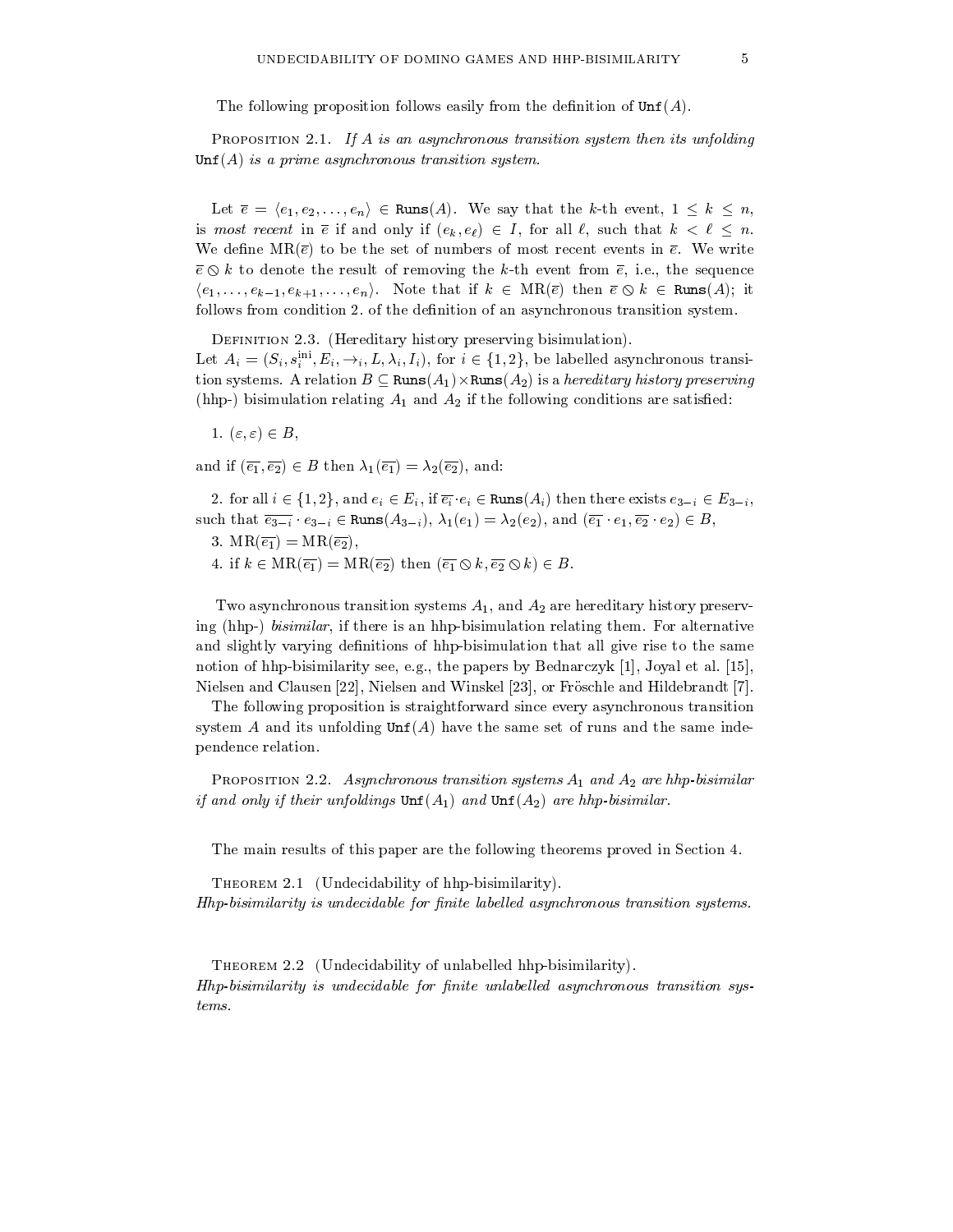The process of checking hhp-bisimilarity of asynchronous transition systems is conveniently viewed as a game played on runs of the systems by two players: Spoiler and Duplicator. Duplicator aims to prove the systems to be bisimilar while Spoiler tries to show the opposite [27, 28, 22].

DEFINITION 2.4. (Hhp-bisimilarity checking game).

Let  $A_i = (S_i, s_i^{\dots}, E_i, \rightarrow_i, L, \lambda_i, I_i)$  for  $i \in \{1, 2\}$  be labelled asynchronous transition systems. Configurations of the hhp-bisimilarity checking game  $\mathcal{B}_{\text{hhp}}(A_1, A_2)$  are elements of the set  $\texttt{runs}(A_1) \times \texttt{runs}(A_2)$ . Game  $\mathcal{D}_{\text{hhp}}(A_1, A_2)$  is played by two players: Spoiler and Duplicator. The initial configuration is the pair of empty runs  $(\varepsilon, \varepsilon)$ . In each *move* the players change the current configuration  $(\overline{e_1}, \overline{e_2})$  of  $\mathcal{B}_{\text{hhp}}(A_1, A_2)$  in one of the following ways chosen by Spoiler.

 $\bullet$  rorward move:

1. Spoiler chooses an  $i \in \{1,2\}$  and an event  $e_i \in E_i$ , such that  $\overline{e_i} \cdot e_i \in$  $Runs(A_i);$ 

2. Duplicator responds by choosing an event  $e_{3-i} \in E_{3-i}$ , such that  $\overline{e_{3-i}} \cdot e_{3-i}$ Runs $(A_{3-i})$ , and  $\lambda_1(e_1) = \lambda_2(e_2)$ ;

the pair  $(\overline{e_1} \cdot e_1, \overline{e_2} \cdot e_2)$  becomes the current configuration.

 $\bullet$  dackward move:

1. Spoiler chooses an  $i \in \{1,2\}$  and a  $k \in MR(\overline{e_i})$ ;

2. Duplicator can only respond if  $k \in MR(\overline{e_{3-i}})$ ; otherwise Duplicator gets stuck;

if  $k \in \text{MR}(\overline{e_1})$ , and  $k \in \text{MR}(\overline{e_2})$  then  $(\overline{e_1} \otimes k, \overline{e_2} \otimes k)$  becomes the current configuration.

A play of  $\mathcal{B}_{\text{hhp}}(A_1, A_2)$  if a *maximal* sequence of configurations formed by players making moves in the fashion described above. Duplicator is the winner in every infinite play; a finite play is lost by the player who is stuck. Note that Spoiler gets stuck only if both transition systems have no transitions going outfrom their initial states.

We skip the tedious details of formalizing notions of strategies and winning strategies for either of the players. The following standard fact is proved by arguing that an hhp-bisimulation is a good formalization of the notion of a winning strategy for Duplicator in an hhp-bisimilarity checking game [22].

PROPOSITION 2.3. Asynchronous transition systems  $A_1$  and  $A_2$  are hhp-bisimilar if and only if there is a winning strategy for Duplicator in hhp-bisimilarity checking game  $\mathcal{B}_{\text{hhp}}(A_1, A_2)$ .

It is easy to see now an imp-bisimulation  $D \subseteq \texttt{Kuns}(A_1) \times \texttt{Kuns}(A_2)$  can serve as a winning strategy for Duplicator in  $\mathcal{B}_{hhp}(A_1, A_2)$ . Intuitively, the hhpbisimulation B contains all configurations of  $\mathcal{B}_{\text{hhp}}(A_1, A_2)$  which can become current configurations when Duplicator is following the strategy determined by  $B$ . The strategy is defined as follows. Let  $(\overline{e_1}, \overline{e_2})$  be the current configuration of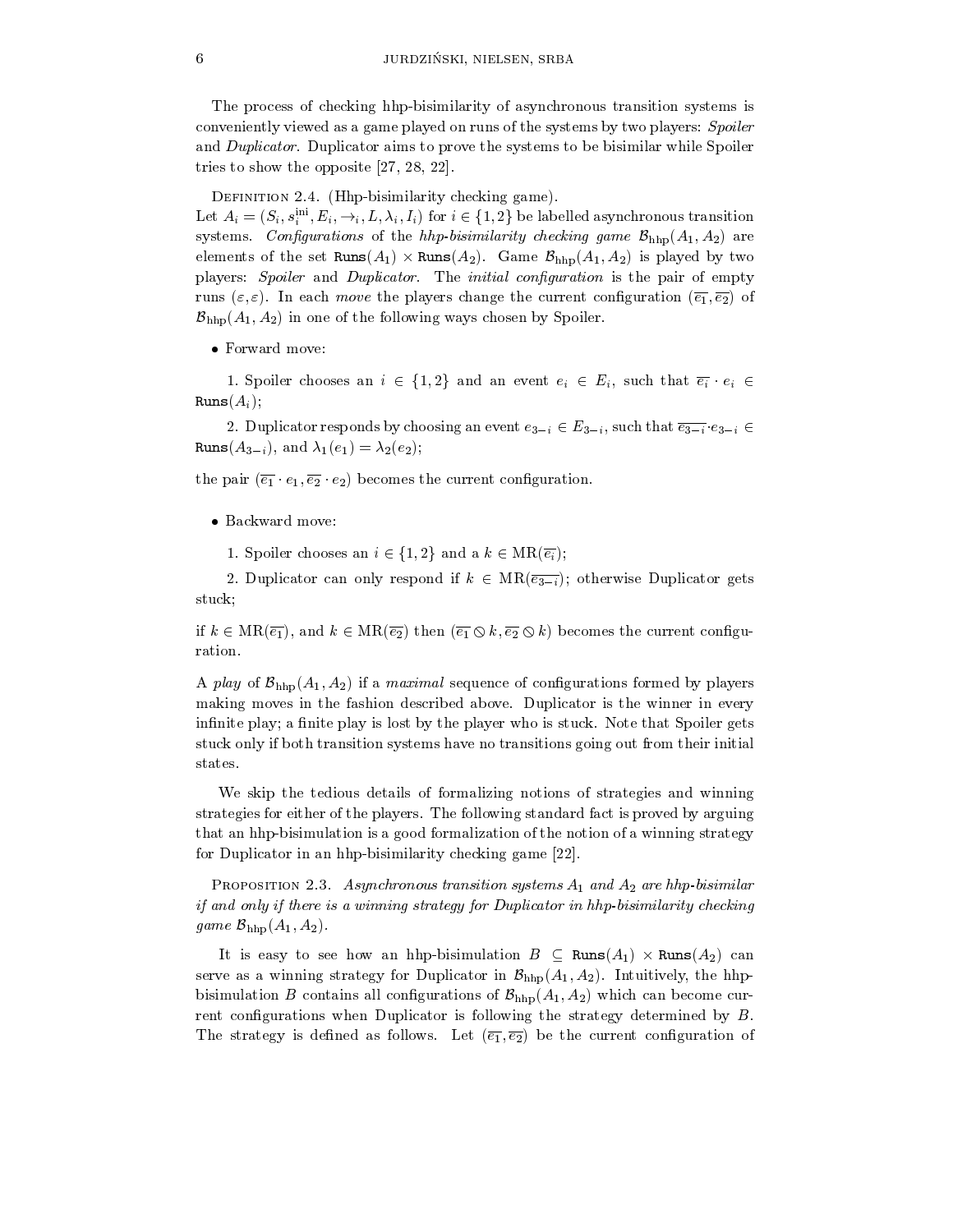$\mathcal{B}_{\text{hhp}}(A_1, A_2)$ . If Spoiler chooses event  $e_i$  of  $A_i$  in a forward move, then Duplicator responds by choosing an event  $e_{3-i}$  of  $A_{3-i}$ , such that  $(\overline{e_1} \cdot e_1, \overline{e_2} \cdot e_2) \in B$ . If Spoiler makes a backward move then response of Duplicator is unique. This strategy contains the initial configuration  $(\varepsilon, \varepsilon)$  by condition 1. of the definition of an hhp-bisimulation, and it is well defined by conditions  $2:-4$ .

It is not very hard to argue that bisimilarity checking games are determined.

PROPOSITION 2.4 (Determinacy). Bisimilarity checking games are determined, i.e., in every game exactly one of the players has a winning strategy.

It follows that if one of the players does not have a winning strategy in a bisimilarity checking game then the other player does.

# 3. DOMINO BISIMILARITY IS UNDECIDABLE

In this section we introduce a novel algorithmic problem of checking domino bisimilarity for labelled origin constrained tiling systems and an equivalent problem of solving domino bisimilarity checking games. The main results are the un-decidability of the problem and its extension to the unlabelled case. These results serve crucially in Section 4to establish themain result ofthe paper, i.e., the undecidability of hhp-bisimilarity for finite, both labelled and unlabelled, asynchronous transition systems and elementary net systems.

In Subsection 3.1 we define the algorithmic problem of checking domino bisimilarity. In Subsection 3.2 we recall 2-counter machines [20] and in Subsection 3.3 we prove the undecidability of labelled domino bisimilarity by a reduction from the halting problem for 2-counter machines. Finally, in Subsection 3.4 we extend the undecidability result to the unlabelled case.

It is worthwhile to compare our domino bisimilarity, or equivalently domino bisimilarity checking games, to domino snakes studied by Etzion-Petruschka et al. [5] and domino games of Gradel [10]. Despite apparent similarities of our domino bisimilarity checking games to the latter, our games seem to be of quite a different flavour and indeed the proofs of undecidability are very different.

# 3.1. Domino bisimilarity

DEFINITION 3.1. (Origin constrained tiling system). An origin constrained tiling system  $T = (D, D^{\text{ori}}, (H, H^0), (V, V^0), L, \lambda)$  consists of a set D of dominoes, its subset  $D^{ori} \subseteq D$  called the *origin constraint*, two *horizontal compatibility* relations  $H, H^{\perp} \subseteq D^{\perp}$ , two vertical compatibility relations  $V, V^{\perp} \subseteq D^{\perp}$ , a set L of labels, and a labelling function  $\lambda : D \to L$ .

A configuration of T is a triple  $(a, x, y) \in D \times \mathbb{N} \times \mathbb{N}$ , such that if  $x = y = 0$  then  $d \in D^{\text{ori}}$ . In other words, in the "origin" position  $(x, y) = (0, 0)$  of the non-negative integer grid only dominoes from the origin constraint  $D^{ori}$  are allowed.

Let  $(a, x, y)$ , and  $(a, x, y)$  be configurations of T such that  $|x-x|+|y-y|=1$ , i.e., the positions  $(x, y)$ , and  $(x', y')$  are neighbours in the non-negative integer grid. Without loss of generality we may assume that  $x + y < x' + y'$ . We say that configurations  $(d, x, y)$ , and  $(d', x', y')$  are *compatible* if either of the two conditions below holds:

,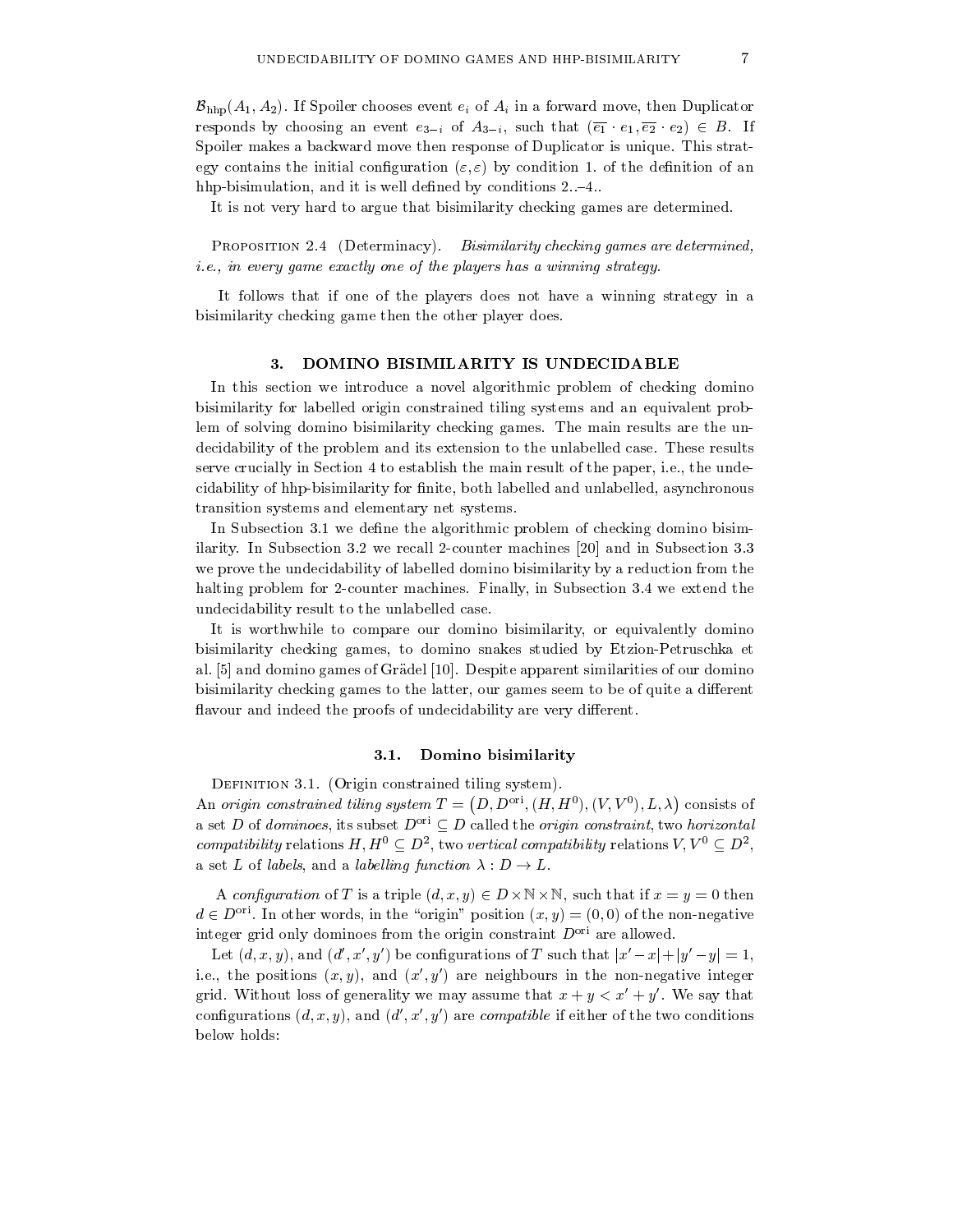$\bullet x = x$ , and  $y = y + 1$ , and if  $y = 0$ , then  $(a, a) \in V$ ; and if  $y > 0$ , then  $(a, a) \in V$ , or  $x = x + 1$ , and  $y = y$ , and if  $x = 0$ , then  $(a, a) \in H^{\circ}$ , and if  $x > 0$ , then  $(a, a) \in H$ .

DEFINITION 3.2. (Domino bisimulation).

Let  $T_i = (D_i, D_i^{\text{ori}}, (H_i, H_i^0), (V_i, V_i^0), L_i, \lambda_i)$  for  $i \in \{1,2\}$  be origin constrained tiling systems. A relation  $B \subseteq D_1 \times D_2 \times \mathbb{N} \times \mathbb{N}$  is a *domino oisimulation* relating  $T_1$  and  $T_2$ , if  $(d_1, d_2, x, y) \in B$  implies that  $\lambda_1(d_1) = \lambda_2(d_2)$ , and the following conditions are satisfied for all  $i \in \{1, 2\}$ :

1. for an  $a_i \in D_i^{\ldots}$ , there is  $a_{3-i} \in D_{3-i}^{\ldots}$ , such that  $\lambda_1(a_1) = \lambda_2(a_2)$ , and  $(d_1, d_2, 0, 0) \in B$ ,

2. for all  $x, y \in \mathbb{N}$ , such that  $(x, y) \neq (0, 0)$ , and  $d_i \in D_i$ , there is  $d_{3-i} \in D_{3-i}$ , such that  $\lambda_1(d_1) = \lambda_2(d_2)$ , and  $(d_1, d_2, x, y) \in B$ ,

3. If  $(a_1, a_2, x, y) \in B$ , then for all neighbours  $(x, y) \in \mathbb{N} \times \mathbb{N}$  of  $(x, y)$ , and  $a_i \in D_i$ , if comigurations  $(a_i, x, y)$ , and  $(a_i, x, y)$  of  $T_i$  are compatible, then there exists  $d'_{3-i} \in D_{3-i}$ , such that  $\lambda_1(d'_1) = \lambda_2(d'_2)$ , and configurations  $(d_{3-i}, x, y)$ , and  $(a_{3-i}, x_j, y_j)$  of  $x_{3-i}$  are compatible, and  $(a_1, a_2, x_j, y_j) \in D$ .

We say that two tiling systems are *domino bisimilar* if and only if there is a domino bisimulation relating them.

The main result of this section is the following theorem proved in Subsection 3.3.

THEOREM 3.1 (Undecidability of domino bisimilarity).

Domino bisimilarity is undecidable for origin constrained tiling systems.

The proof is a reduction from the halting problem for deterministic 2-counter machines. For a deterministic 2-counter machine  $M$  we define in Subsection 3.3 two origin constrained tiling systems  $T_1$ , and  $T_2$ , such that the following holds.

Lemma 3.1. Machine M does not halt if and only if there is a domino bisimulation relating  $T_1$  and  $T_2$ .

The process of checking domino bisimilarity of origin constrained tiling systems is conveniently viewed as a game played on an infinite grid by two players: Spoiler and Duplicator. As in the case of hhp-bisimilarity checking games Duplicator aims to prove the tiling systems to be bisimilar while Spoiler tries to show the opposite.

DEFINITION 3.3. (Origin constrained domino bisimilarity checking game). Let  $T_1$  and  $T_2$  be origin constrained tiling systems. Configurations of the origin constrained domino bisimilarity checking game  $\mathcal{B}_d(T_1, T_2)$  are elements of the set  $D_1 \times D_2 \times \mathbb{N} \times \mathbb{N}$ . Game  $\mathcal{D}_d(T_1, T_2)$  is played by two players *Spoiler* and Duplicator.

 $\bullet$  rifst the players iix an *initial compouration*:

1. Spoiler chooses an  $i \in \{1,2\}$ , and a configuration  $(d_i, x, y)$  of  $T_i$ ,

2. Duplicator responds by choosing a domino  $d_{3-i} \in D_{3-i}$ , such that  $(d_{3-i}, x, y)$ is a configuration of  $T_{3-i}$ , and  $\lambda_1(d_1) = \lambda_2(d_2)$ ;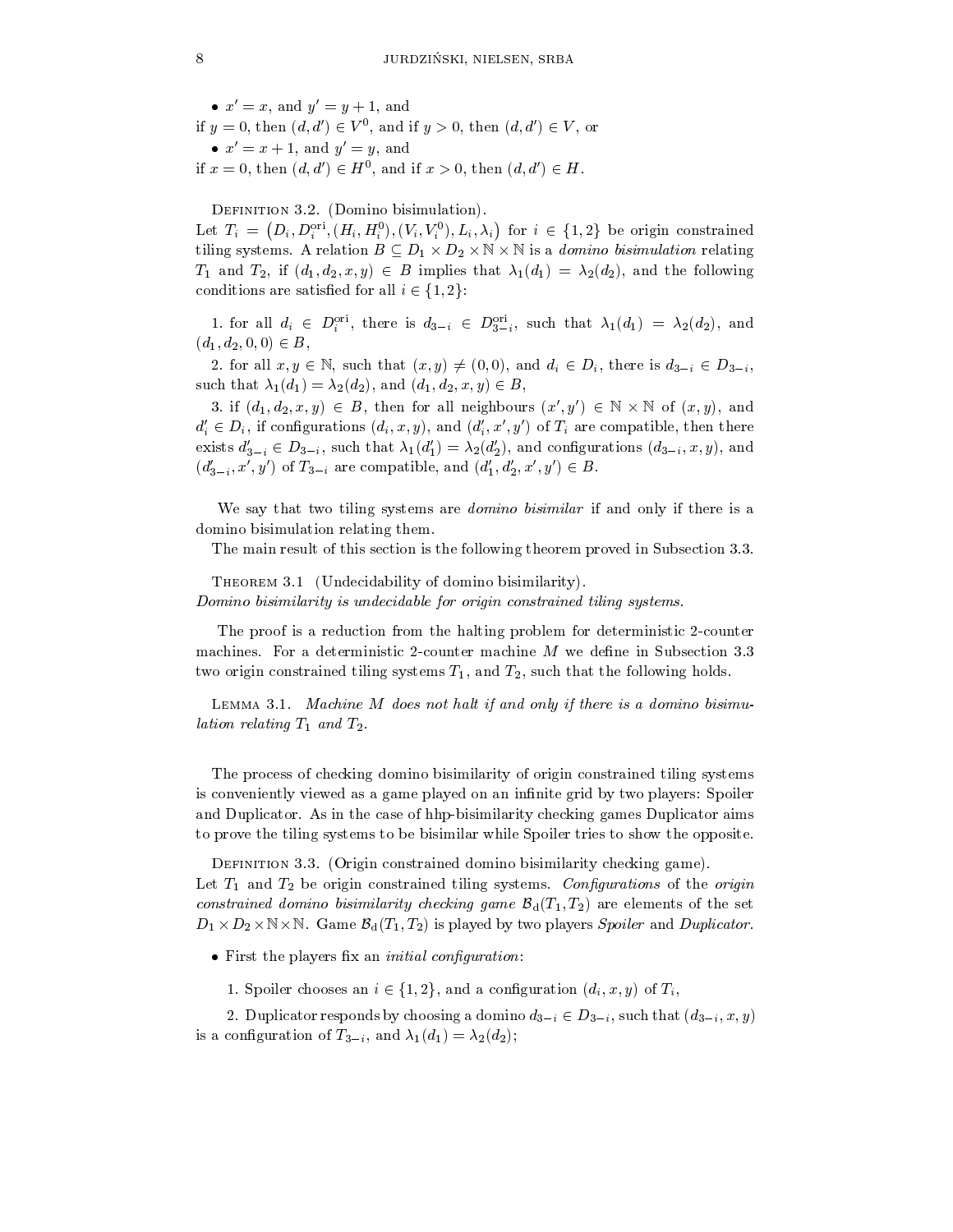if both players were able to make their choices then the tuple  $(d_1, d_2, x, y)$  becomes the current configuration of  $\mathcal{B}_d(T_1, T_2)$ .

 $\bullet$  In each *move* of the domino bisimilarity checking game the players change the current configuration  $(d_1, d_2, x, y)$ :

1. Spoiler chooses an  $i \in \{1, 2\}$ , and a configuration  $(a_i, x, y)$  of  $T_i$  compatible with configuration  $(d_i, x, y)$ ,

2. Duplicator responds by choosing a domino  $a_{3-i} \in D_{3-i}$  so that  $(a_{3-i}, x, y)$ is a configuration of  $T_{3-i}$ , and  $\lambda_1(d_1) = \lambda_2(d_2)$ , and configurations  $(d_{3-i}, x, y)$  and  $(a_{3-i}, x_i, y_j)$  of  $x_{3-i}$  are compatible;

if both players were able to make their choices then the tuple  $(d'_1, d'_2, x', y')$  becomes the current configuration of  $\mathcal{B}_{d}(T_1, T_2)$ .

A play of  $\mathcal{B}_d(T_1, T_2)$  is a maximal sequence of configurations formed by players making moves in the fashion described above. Duplicator is the winner in every infinite play; a finite play is lost by the player who is stuck.

We avoid tedious details of formalizing notions of strategies and winning strategies for either of the players. The following simple fact is proved by arguing that a domino bisimulation is a good formalization of a winning strategy for Duplicator in a domino bisimilarity checking game.

PROPOSITION 3.1. Origin constrained tiling systems  $T_1$  and  $T_2$  are domino bisimilar if and only if Duplicator has a winning strategy in the domino bisimilarity game  $\mathcal{B}_d(T_1, T_2)$ .

As in the case of hhp-bisimilarity checking games it is easy to argue that domino bisimilarity checking games are determined; in other words Proposition 2.4 holds also for domino bisimilarity checking games.

#### 3.2. Counter machines

A 2-counter machine M consists of a finite program with the set  $L$  of instruction

 $\ell$  $\ell: c_i := c_i + 1;$  goto  $m$ . .  $\ell:$  if  $c_i = 0$  then  $c_i := c_i + 1$ ; goto m else  $c_i := c_i - 1$ ; goto  $n$  $\bullet$ halt:

where  $i = 1, 2; \ell, m, n \in L$ , and  $\{\text{start}, \text{halt}\} \subseteq L$ . A configuration of M is a triple  $(\ell, x, y) \in L \times \mathbb{N} \times \mathbb{N}$ , where  $\ell$  is the label of the current instruction, and x and y are the values stored in counters  $c_1$  and  $c_2$ , respectively; we denote the set of configurations of M by  $\texttt{Confs}(M)$ . The semantics of 2-counter machines is standard: let  $\sqsubset_M \subseteq \mathtt{conis}(M) \times \mathtt{cons}(M)$  be the usual one-step derivation relation on configurations of  $M$ ; by  $\vdash_M^M$  we denote the reachability (in at least one step) relation for configurations, i.e., the transitive closure of  $\vdash_M$ .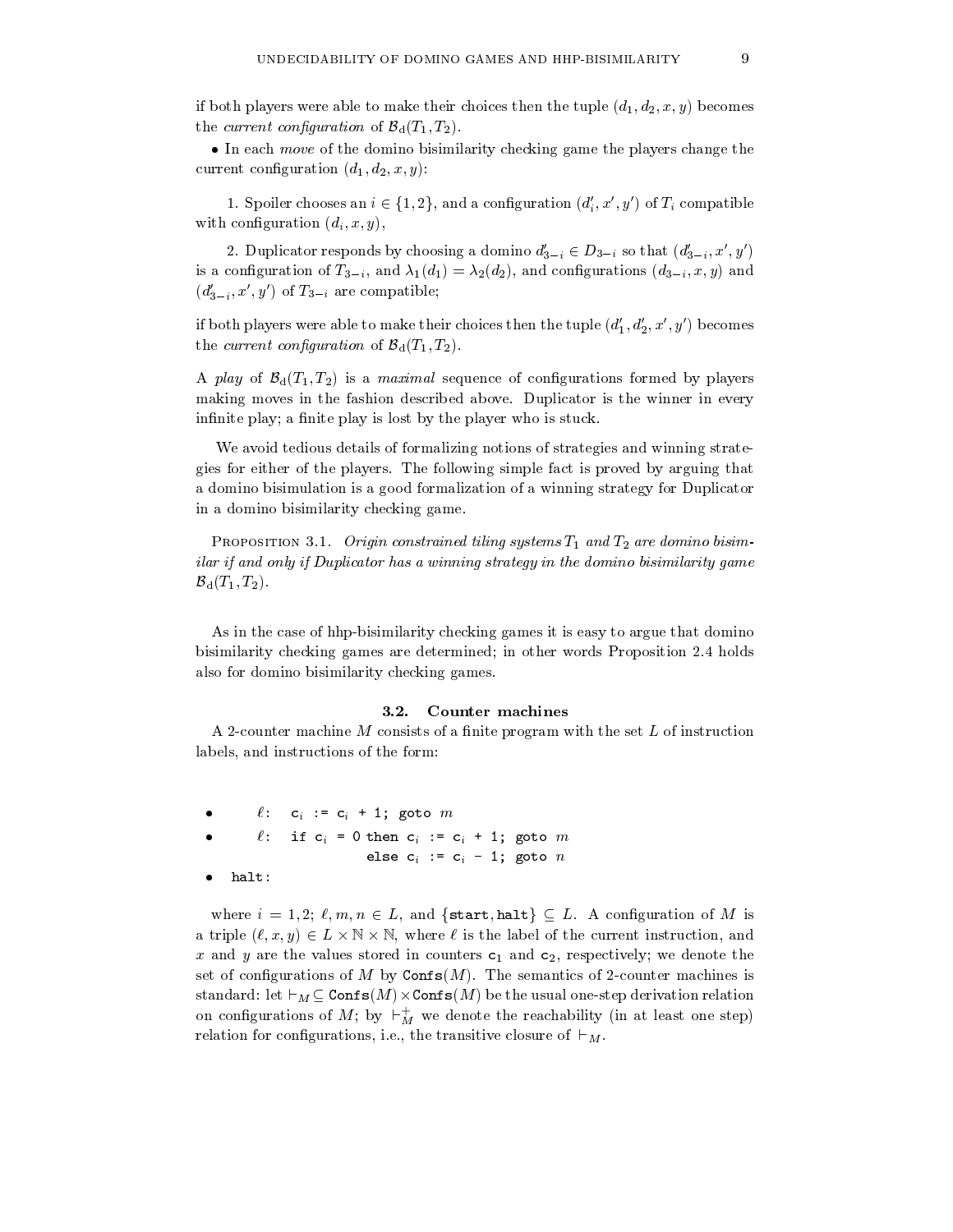Before we give a reduction from the halting problem of 2-counter machines to origin constrained domino bisimilarity let us take a look at the directed graph  $(\text{Confs}(M), \vdash_M)$ , with configurations of M as vertices, and edges denoting derivation in one step. Since machine  $M$  is deterministic, for each configuration there is at most one outgoing edge; moreover only halting congurations have no outgoing edges. It follows that connected components of the graph  $(\text{Confs}(M), \vdash_M)$ are either trees with edges going to the root which is the unique halting configuration in the component, or have no halting conguration at all. This observation is formalized in the following proposition.

PROPOSITION 3.2. Let  $M$  be a 2-counter machine. The following conditions are equivalent:

1.machine M halts on input  $(0, 0)$ , i.e.,  $(\texttt{start}, 0, 0) \vdash_M'$   $(\texttt{halt}, x, y)$  for some  $x, y \in \mathbb{N}$ ,

2.(start, 0,0)  $\sim_M$  (halt, x, y) for some  $x, y \in \mathbb{N}$ , where the relation  $\sim_M \mathbb{S}$ Confs(M)  $\times$  Confs(M) is the symmetric and transitive closure of  $\sqsubset_M$ .

#### 3.3. The reduction

In this subsection we give a proof of Theorem 3.1 by proving Lemma 3.1. The idea is to design a tiling system which "simulates" the behaviour of a 2-counter machine.

Let M be a 2-counter machine. We construct a tiling system  $T_M$  with the set L of instruction labels of  $M$  as the set of dominoes, and the identity function on  $L$  as the labelling function. Note that this implies that all tuples belonging to a domino bisimulation relating copies of  $T_M$  are of the form  $(\ell, \ell, x, y)$ , so we can identify them with configurations of  $M$ , i.e., sometimes we will make no distinction

between  $(t, t, x, y)$  and  $(t, x, y) \in \text{const}(M)$  for  $t \in L$ .<br>We define the horizontal compatibility relations  $H_M$ ,  $H_M^0 \subseteq L \times L$  of the tiling system  $T_M$  as follows:

 $\bullet$  ( $\ell, m$ )  $\in$  H<sub>M</sub> if and only if either of the instructions below is an instruction of machine  $M$ :

 $- \ell: c_1 := c_1 + 1;$  goto m  $-m:$  if  $c_1 = 0$  then  $c_1 := c_1 + 1$ ; goto n else  $c_1 := c_1 - 1$ ; goto  $\ell$ 

 $\bullet$   $(\ell, m) \in H_M^{\perp}$  if and only if  $(\ell, m) \in H_M$ , or the instruction below is an instruction of machine M:

$$
-\ell: \text{ if } c_1 = 0 \text{ then } c_1 := c_1 + 1; \text{ go to } m
$$
  
else  $c_1 := c_1 - 1; \text{ go to } n$ 

vertical compatibility relations  $v_M$ , and  $v_M$  are defined in the same way, with  $c_1$ instructions replaced with  $c_2$  instructions. We also take  $D_M^{\gamma} \equiv L$ , i.e., all dominoes are allowed in position  $(0, 0)$ . Note that the identity function is a 1-1 correspondence between configurations of M, and configurations of the tiling system  $T_M$ ; from now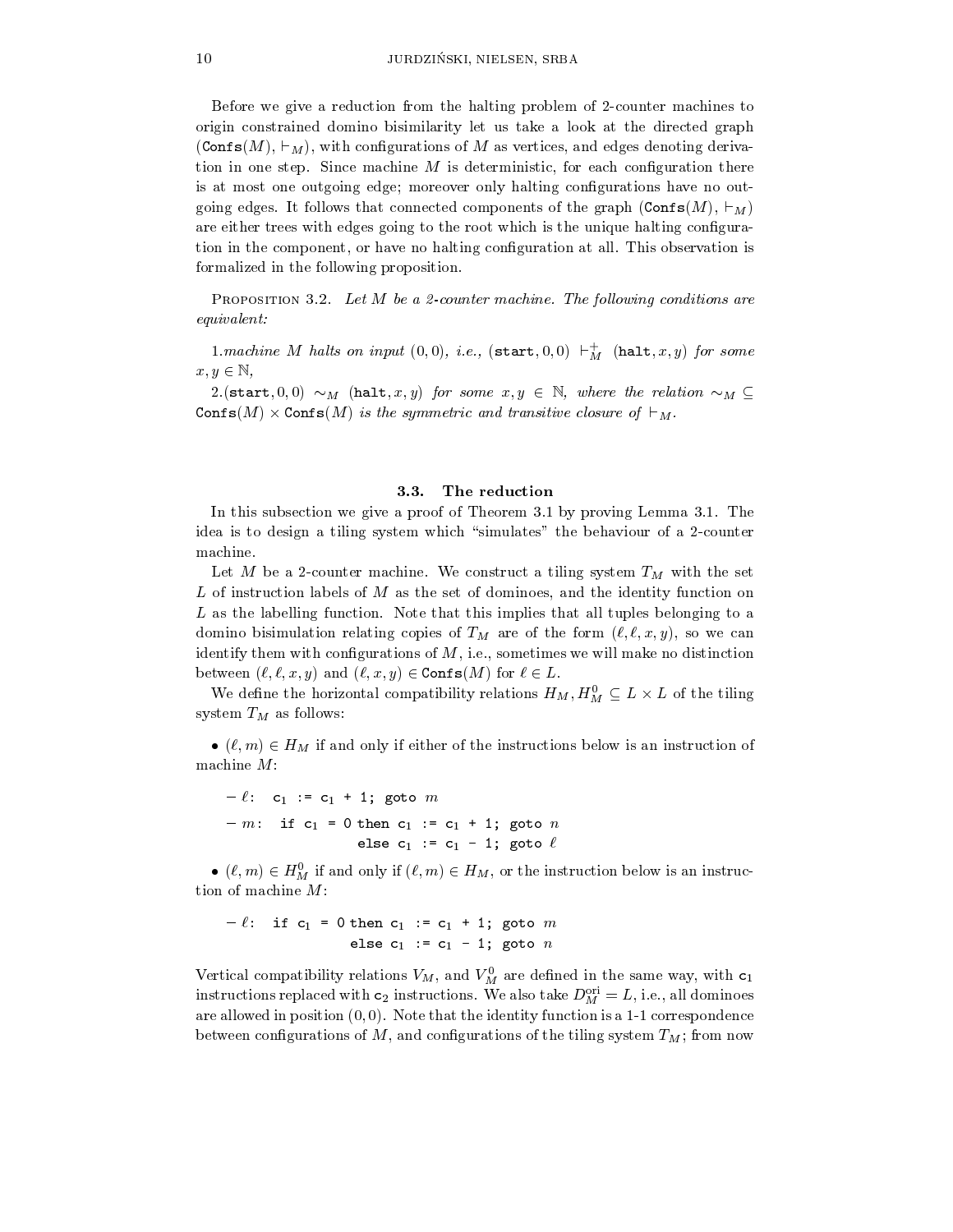on we will hence identify configurations of  $M$  and  $T_M$ . It follows immediately from the construction of  $T_M$ , that two configurations  $c, c' \in \text{Confs}(M)$  are compatible as configurations of  $I_M$ , if and only if  $c \vdash_M c$  , or  $c \vdash_M c$ , i.e., compatibility relation of  $T_M$  coincides with the symmetric closure of  $\vdash_M$ . By  $\approx_M$  we denote the symmetric and transitive closure of the compatibility relation of configurations of  $T_M$ . The following proposition is then straightforward.

PROPOSITION 3.3. The two relations  $\sim_M$  and  $\approx_M$  coincide.

Now we are ready to define the two origin constrained tiling systems  $T_1$ , and  $T_2$ , postulated in Lemma 3.1. The idea is to have two independent and slightly pruned copies of  $T_M$  in  $T_2$ : one without the initial configuration (start, 0,0), and the other without any halting configurations (halt, x, y). The other tiling system  $T_1$  is going to have three independent copies of  $T_M$ : the two of  $T_2$ , and moreover, another full copy of  $T_M$ .

More formally we define  $D_2 = (L \times \{1,2\}) \setminus \{(\text{halt}, 2)\},\$  and  $D_2^{\text{ori}} = D_2 \setminus$  $\{(\texttt{start},1)\}, \text{ and } V_2 = ((V_M \otimes 1) \cup (V_M \otimes 2)) \cap (V_M \otimes 2)$  $((V_M \otimes 1) \cup (V_M \otimes 2)) \cap (D_2 \times D_2)$ , where for a binary relation R we define  $R \otimes i$  to be the relation  $\{((a, i), (b, i)) : (a, b) \in R\}$ . The other compatibility relations  $v_2$ ,  $H_2$ , and  $H_2$  are defined analogously from the respective compatibility relations of  $T_M$ . *i*),  $(b, i)$  :  $(a, b) \in R$  . The order analogously from the respecting yet another independent c<br>{3}), and  $D_1^{\text{ori}} = D_2^{\text{ori}} \cup (L \times \{$ other<br>ective<br>copy<br>{3}),

The tiling system  $T_1$  is obtained from  $T_2$  by adding yet another independent copy of  $I_M$ , this time a complete one:  $D_1 = D_2 \cup (L \times \{3\})$ , and  $D_1^{-1} = D_2^{-1} \cup (L \times \{3\})$ , and  $v_1 = v_2 \cup (v_M \otimes s)$ , etc.. The labelling functions of  $T_1$ , and  $T_2$  are defined as  $\lambda_i((\ell, i)) = \ell.$ 

In order to show Lemma 3.1, and hence conclude the proof of Theorem 3.1, it suffices to establish the following two lemmas.

LEMMA 3.2. If machine M halts on input  $(0,0)$  then origin constrained tiling systems  $T_1$  and  $T_2$  are not domino bisimilar.

Proof. By Proposition 3.1 it suffices to show that if machine M halts on input (0,0) then Spoiler has a winning strategy in the game  $\mathcal{B}_d(T_1, T_2)$ . Spoiler starts by choosing the configuration  $((start, 3), 0, 0)$  of  $T_1$ . Duplica e a company and the company of the company of the company of the company of the company of the company of the company of the company of the company of the company of the company of the company of the company of the company of T<sub>1</sub>. Duplication has to the top of the top of the top of the top of the top of the top of the top of the top of the top of the top of the top of the top of the top of the top of the top of the top of the top of the top respond with domino (start, 2) of  $I_2$  since (start, 1)  $\notin D_2^{--}$ . Then Spoiler "simulates" the finite computation of  $M$  on input  $(0,0)$  in the following way. If  $((\ell, 3), (\ell, 2), x, y)$  is the current configuration of the game then Spoiler chooses the configuration  $((\ell',3),x',y')$  of  $T_1$ , such that  $(\ell,x,y) \vdash_M (\ell',x',y')$ . This move is allowed thanks to Proposition 3.3. Then Duplicator can only respond with domino  $(\ell', 2)$  of  $T_2$ , and  $((\ell', 3), (\ell', 2), x', y')$  becomes the current configuration of the game. In the last step of the simulation Spoiler chooses a configuration  $((\text{halt}, 3), x', y')$  for some  $x', y' \in \mathbb{N}$  which makes Duplicator stuck because  $(halt, 2) \notin D_2$ .

LEMMA 3.3. If machine  $M$  does not halt on input  $(0, 0)$  then origin constrained tiling systems  $T_1$  and  $T_2$  are domino bisimilar.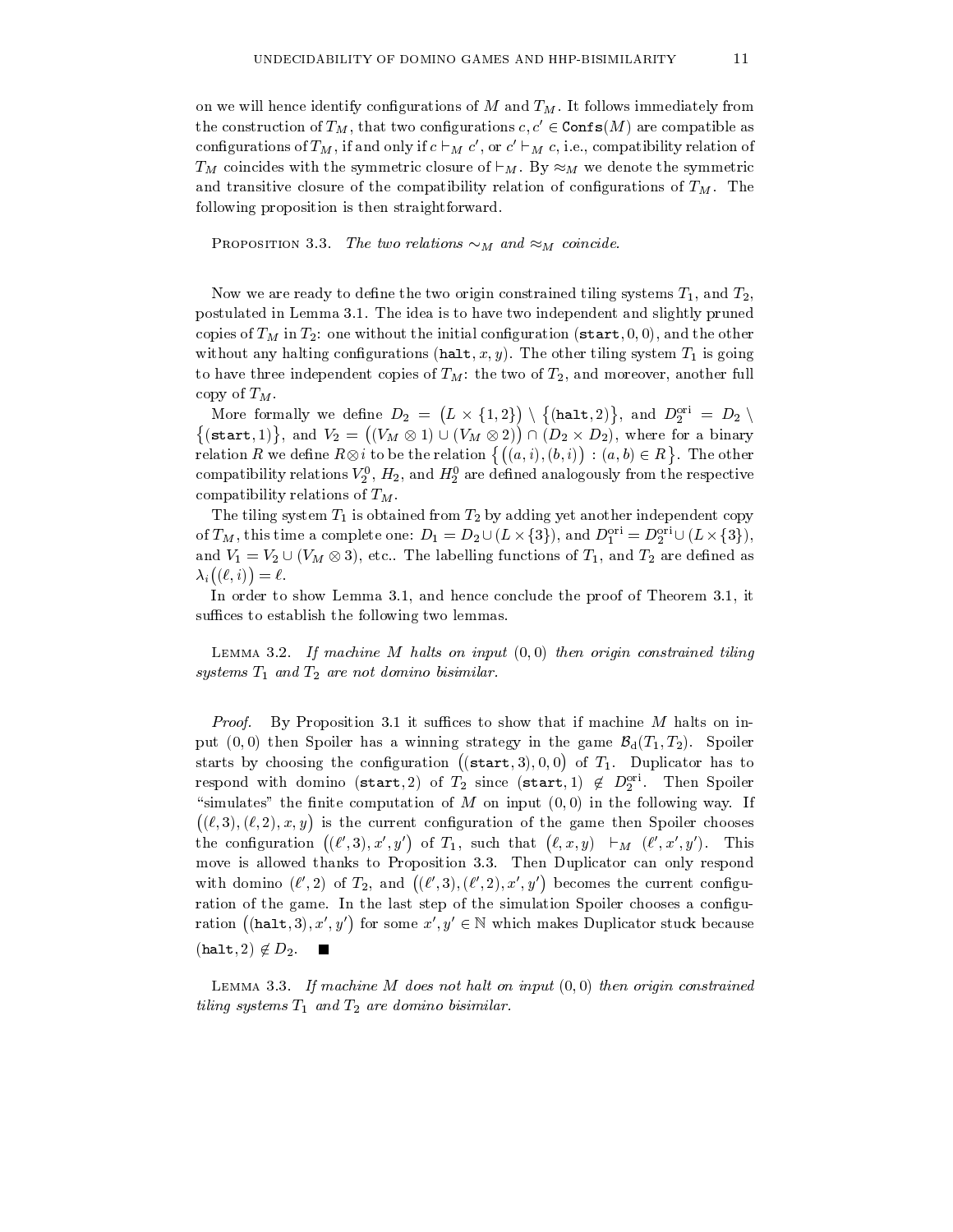*Proof.* By Proposition 3.1 it suffices to show that if machine  $M$  does not halt on input  $(0,0)$  then Duplicator has a winning strategy in the game  $\mathcal{B}_d(T_1,T_2)$ . We claim that the following is a winning strategy for Duplicator.

If in the first step Spoiler chooses a configuration  $((\ell, j), x, y)$  of  $T_1$  or  $T_2$  for  $j \in \{1, 2\}$ , then Duplicator responds with the domino  $(\ell, j)$  of the other tiling system. It is obvious that then Duplicator can respond to all moves of Spoiler because both players play on identical pruned copies of  $T_M$ .

If instead Duplicator chooses a configuration  $((\ell,3),x,y)$  of  $T_1$  in the first step then Duplicator responds with:

 $\bullet$  domino ( $\ell, 1$ ) of  $T_2$  if  $(\ell, x, y) \sim_M$  (halt,  $x, y$ ) or  $(\ell, x, y) =$  (halt,  $x, y$ ) for some  $x', y' \in \mathbb{N}$ , and

 $\bullet$  domino  $(\ell, 2)$  of  $T_2$  if  $(\ell, x, y) \nsim_M$  (halt, x, y) for all  $x, y \in \mathbb{N}$ .

In the first case the only way Spoiler can make Duplicator stuck is to be able to choose configuration ((start, 3), 0,0) of  $T_1$  since the only difference between copy 3 of  $T_M$  in  $T_1$  and copy 1 of  $T_M$  in  $T_2$  is that the latter does not have the triple  $(\texttt{start}, 0, 0)$  as a configuration. Hence in order to prove that Duplicator has a winning strategy from the initial configuration  $((\ell,3),(\ell,1),x,y)$ , it suffices to show that  $(\ell, x, y) \not\approx_M (\text{start}, 0, 0)$ . Assume for the sake of contradiction that  $(\ell, x, y) \approx_M (\text{start}, 0, 0)$ . By Proposition 3.3 we then have  $(\ell, x, y) \sim_M$ (start, 0,0). This, by our assumption that  $(\ell, x, y) \sim_M (\text{halt}, x', y')$  for some  $x', y' \in \mathbb{N}$ , implies that  $(\texttt{start}, 0, 0) \sim_M (\texttt{halt}, x', y')$  for some  $x', y' \in \mathbb{N}$ . Then Proposition 3.2 implies that (start,  $0, 0 \rangle \vdash_M \text{(halt}, x', y')$ , which contradicts the assumption of the lemma that machine  $M$  does not halt on input  $(0, 0)$ .

The argument in the other case is similar. It suffices to show that  $(\ell, x, y) \not\approx_M$ (halt, x', y') for all  $x', y' \in \mathbb{N}$ , because the only difference between copy 3 of  $T_M$ in  $T_1$  and copy 2 of  $T_M$  in  $T_2$  is that the latter has no triple (halt, x', y') as a configuration. By applying Proposition 3.3 to our assumption that  $(\ell, x, y) \nsim_M$ (halt, x', y') for all  $x', y' \in \mathbb{N}$ , we immediately get that  $(\ell, x, y) \not\approx_M (\text{halt}, x', y')$  for all  $x', y' \in \mathbb{N}$ .

## 3.4. Undecidability of unlabelled domino bisimilarity

In this section weargue that the problem of deciding domino bisimilarity is undecidable even for unlabelled origin constrained tiling systems or, equivalently, for origin constrained tiling systems with a singleton set of labels.

Theorem 3.2 (Undecidability of unlabelled domino bisimilarity). Unlabelled domino bisimilarity is undecidable for origin constraint tiling systems.

Proof. We show that the unlabelled origin constrained domino bisimilarity checking game is undecidable and then we use Proposition 3.1.

Let  $T_i = (D_i, D_i^{\text{ori}}, (H_i, H_i^0), (V_i, V_i^0), L_i, \lambda_i)$ , for  $i \in \{1, 2\}$ , be origin constrained tiling systems. Without loss of generality we may assume that  $L_1 = L_2 = \{1, \ldots, n\}$ , for some  $n \geq 1$ . We give an effective construction of unlabelled origin constrained tiling systems  $\overline{T}_i = (\overline{D}_i, D_i^{\text{ori}}, (\overline{H}_i, \overline{H}_i), (\overline{V}_i, \overline{V}_i)),$  for  $i \in \{1,2\}$ , such that the following holds.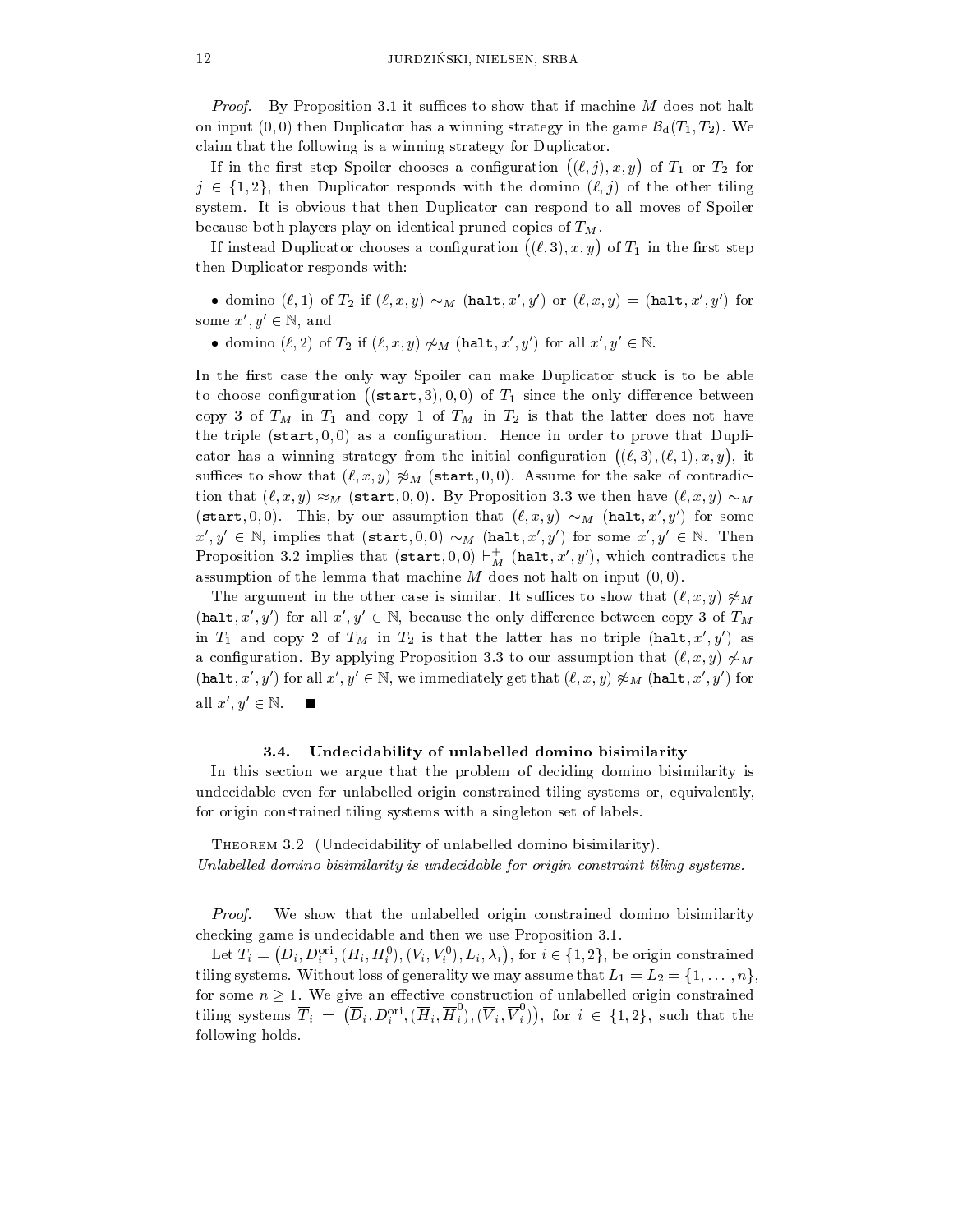Lemma 3.4 (The reduction).

Duplicator has a winning strategy in the labelled domino bisimilarity checking game  $\mathcal{B}_{d}(T_1, T_2)$  if and only if he has a winning strategy in the unlabelled game  $\mathcal{B}_{d}(T_1, T_2)$ .

Establishing this lemma will complete the proof of Theorem 3.2. Tiling systems  $I_i$ , for  $i \in \{1, 2\}$ , are defined as follows:

•  $D_i = D_i \cup \{c_d^1, \ldots, c_d^{n^{k+1}} : d \in D_i\} \cup \{b_d : d \in D_i\},\$ 

the dominoes in  $D_i$  are called plain dominoes and the ones in  $\overline{D}_i \setminus D_i$  are called auxiliary dominoes,

- $\bullet \ \overline{H}_i \ = \ H_i \ \cup \ \bigl\{ \ (d, \mathtt{c}_d^1) \ : \ d \in D_i \ \bigr\} \ \cup \ \bigl\{ \ (\mathtt{c}_d^i, \mathtt{c}_d^{i+1}) \ : \ d \in D_i \ \text{and} \ 1 \leq i < \lambda_i(d) \ \bigr\},$ , and the contract of the contract of the contract of the contract of the contract of the contract of the contract of the contract of the contract of the contract of the contract of the contract of the contract of the con
- $\bullet \ \overline{H}^\circ_i \ = \ H^0_i \ \cup \ \bigl\{ \ (d,\mathtt{c}^1_d) \ : \ d \in D_i \ \bigr\} \ \cup \ \bigl\{ \ (\mathtt{c}^i_d,\mathtt{c}^{i+1}_d) \ : \ d \in D_i \ \text{and} \ 1 \leq i < \lambda_i(d) \ \bigr\},$ ,
- $\bullet \ \overline{V}_i = V_i \cup \{ (d, \mathbf{b}_d) : d \in D_i \},$ ,
- $\bullet$   $\overline{V}_i^{\circ} = V_i^0 \cup \{(d, \mathsf{b}_d) : d \in D_i\}.$

For the proof of the "if" part of Lemma 3.4 the following two facts will be instrumental.

LEMMA 3.5. Let  $(d_1, d_2, x, y)$  be a configuration of the unlabelled domino bisimulation checking game  $\mathcal{B}_d(\overline{T}_1, \overline{T}_2)$ , such that  $d_i$  is a plain domino and  $d_{3-i}$  is an auxiliary domino, for some  $i \in \{1, 2\}$ . Then Spoiler has a winning strategy from this configuration in the unlabelled game  $\mathcal{B}_d(T_1, T_2)$ .

*Proof.* Consider the case  $i = 1$ ; the other case is symmetric. Spoiler wins immediately by making the move  $(b_{d_1}, x, y + 1)$ : Duplicator has no response to this move.

LEMMA 3.6. Let  $(d_1, d_2, x, y)$  be a configuration of the unlabelled domino bisimilarity checking game  $\mathcal{B}_d(T_1, T_2)$ , such that  $\lambda_1(d_1) \neq \lambda_2(d_2)$ . Then Spoiler has a winning strategy from this configuration in the unlabelled game  $\mathcal{B}_d(\overline{T}_1, \overline{T}_2)$ .

*Proof.* Without loss of generality assume that  $\lambda_1(d_1) > \lambda_2(d_2)$ . Let Spoiler play the following sequence of moves from the configuration  $(d_1, d_2, x, y)$  in the unlabelled game  $\mathcal{B}_{d}(\overline{T}_{1}, \overline{T}_{2})$ :

$$
({\mathsf c}_{d_1}^1,x+1,y), ({\mathsf c}_{d_1}^2,x+2,y), \ldots, ({\mathsf c}_{d_1}^{\lambda_2(d_2)},x+\lambda_2(d_2),y).
$$

The only way for Duplicator to avoid losing immediately as in Lemma 3.5 is to respond with the following sequence of moves:

$$
(\mathsf{c}_{d_2}^1,x+1,y),(\mathsf{c}_{d_2}^2,x+2,y),\ldots, \big(\mathsf{c}_{d_2}^{\lambda_2(d_2)},x+\lambda_2(d_2),y\big).
$$

From the configuration  $(c_i^{\lambda_2(a_2)}, c_i^{\lambda_2(a_2)}, x + \lambda)$  $d_1^{2(x-2)}, \mathsf{c}_{d_2}^{2(x-2)}, x+\lambda_2(d_2), y$  $\frac{\lambda_2(a_2)}{d_2}, x + \lambda_2(d_2), y$  Spoiler wins immediately by playing the move  $(c_i^{\alpha}$ ,  $\alpha$  +  $\lambda_2(d_2)$  +  $a_1$  ,  $a_2$  ,  $a_3$  ,  $b_1$  ,  $b_2$  ,  $c_3$  response to the total matrix  $c_1$ move.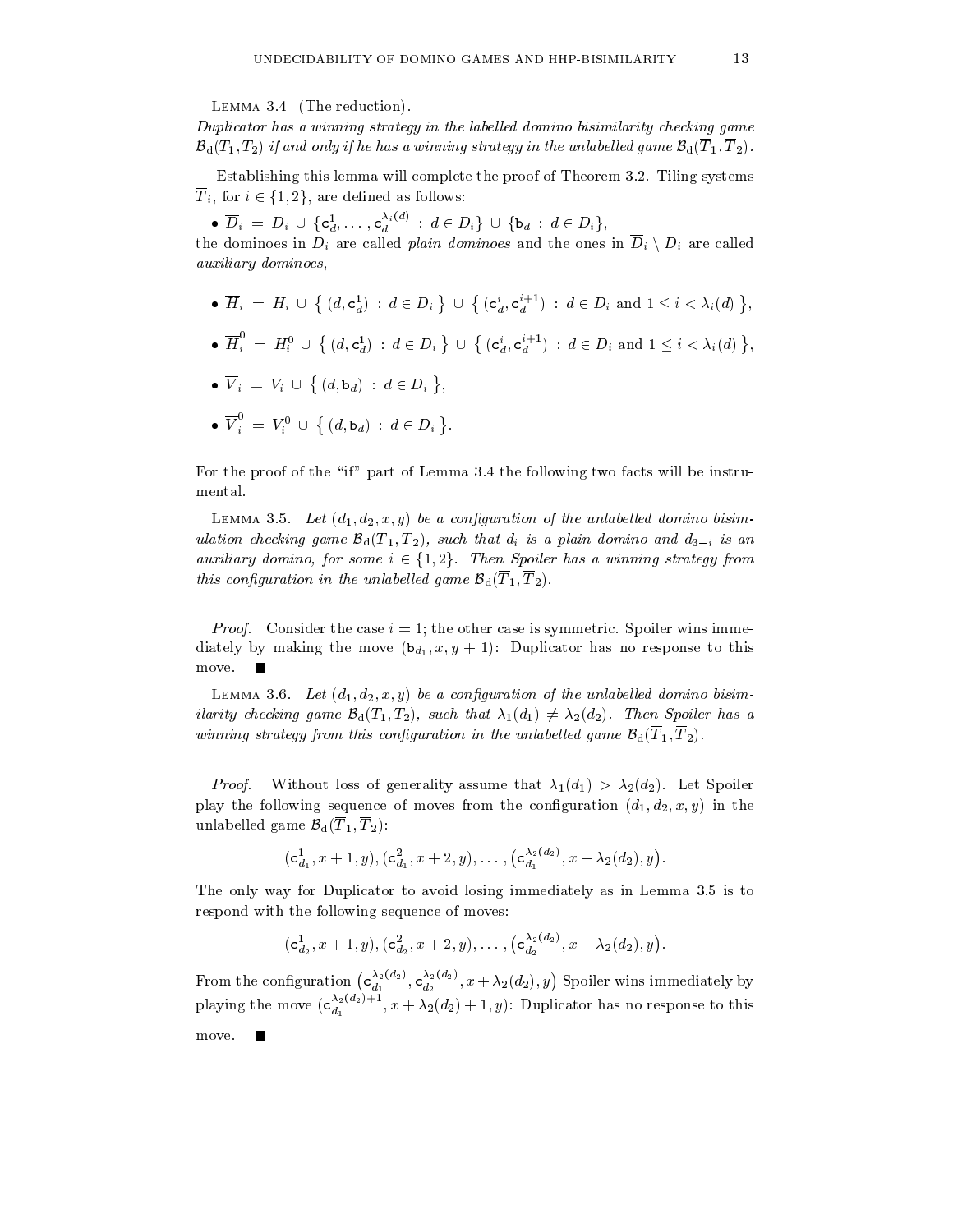We are now ready to establish the "if" part of Lemma 3.4.

LEMMA  $3.7$  ("if").

If Duplicator has a winning strategy in the unlabelled domino bisimilarity checking game  $\mathcal{B}_d(\overline{T}_1, \overline{T}_2)$  then he has a winning strategy in the labelled game  $\mathcal{B}_d(T_1, T_2)$ .

*Proof.* Note that every configuration of the labelled domino bisimilarity checking game  $\mathcal{B}_d(T_1, T_2)$  is also a configuration of the unlabelled domino bisimilarity checking game  $\mathcal{B}_d(\overline{T}_1, \overline{T}_2)$ . Given a winning strategy for Duplicator in the unlabelled game  $\mathcal{B}_d(\overline{T}_1, \overline{T}_2)$  we define a strategy for Duplicator in the labelled game  $\mathcal{B}_d(T_1, T_2)$ to be equal to the restriction of the former strategy to congurations and moves of the labelled game  $\mathcal{B}_d(T_1, T_2)$ . This strategy is well defined because of Lemmas 3.5

and 3.6; it is clearly a winning strategy.

Finally, we conclude the proof of Theorem 3.2 by sketching a proof of the "only if" part of Lemma 3.4.

LEMMA  $3.8$  ("only if").

If Duplicator has a winning strategy in the labelled domino bisimilarity checking game  $\mathcal{B}_d(T_1,T_2)$  then he has a winning strategy in the unlabelled game  $\mathcal{B}_d(\overline{T}_1,\overline{T}_2)$ .

Proof. Suppose that Duplicator has a winning strategy in the labelled domino bisimilarity checking game  $\mathcal{B}_d(T_1, T_2)$ . A configuration of the unlabelled game  $\mathcal{B}_d(\overline{T_1}, \overline{T_2})$  is called *admissible* if it is also a configuration of the labelled game  $\mathcal{B}_d(T_1, T_2)$  and it belongs to the winning strategy for Duplicator there, i.e., if it is reachable by Duplicator playing the strategy. We dene the strategy for Duplicator in the unlabelled game  $\mathcal{B}_d(\overline{T_1}, \overline{T_2})$  to be equal to the strategy in the labelled game for all admissible configurations and moves in which Spoiler chooses a plain domino. We need to define the strategy for Duplicator for the configurations that are not admissible or moves in which Spoiler chooses an auxiliary domino.

The strategy we define for Duplicator in the unlabelled game  $\mathcal{B}_d(\overline{T_1}, \overline{T_2})$  has the property that every configuration  $C = (d_1, d_2, x, y)$  that belongs to the strategy, i.e., that can be reached when Duplicator follows the strategy, is one of the following forms:

1. the configuration  $C$  belongs to the winning strategy for Duplicator in the labelled game  $\mathcal{B}_d(T_1, T_2)$ ;

2.  $a_1 = c_{d_3}$  and  $a_2 = c_{d_4}$ , for some plain dominoes  $a_3 \in D_1$  and  $a_4 \in D_2$ , and  $\lambda_1(d_3) = \lambda_2(d_4)$ , and if  $x \geq k$  then the configuration  $(d_3, d_4, x - k, y)$  belongs to the winning strategy for Duplicator in the labelled game  $\mathcal{B}_d(T_1, T_2)$ ;

3.  $d_1 = \mathbf{b}_{d_3}$  and  $d_2 = \mathbf{b}_{d_4}$ , for some plain dominoes  $d_3 \in D_1$  and  $d_4 \in D_2$ , and  $\lambda_1(d_3) = \lambda_2(d_4)$ , and if  $y > 0$  then the configuration  $(d_3, d_4, x, y-1)$  belongs to the winning strategy for Duplicator in the labelled game  $\mathcal{B}_d(T_1, T_2)$ .

It is a tedious but routine exercise to inspect that if Spoiler plays from a con figuration of one of the forms  $1,-3$ . listed above then Duplicator can always re-

spond so as to make the next configuration fall into one of the categories 1. $-3$ .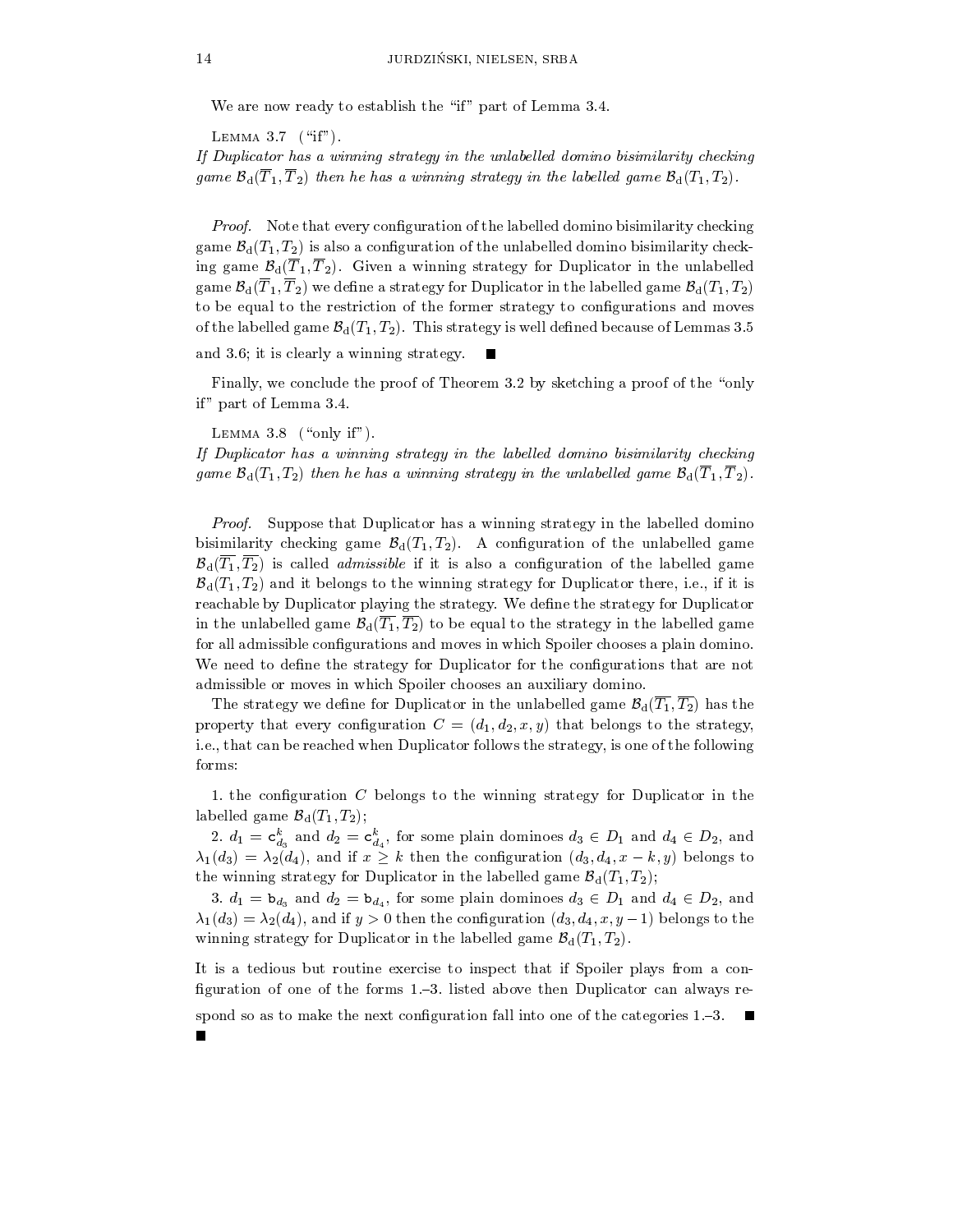

Figure 1. Modelling the innite grid.

# 4. HHP-BISIMILARITY IS UNDECIDABLE

The main result of this section is a proof of Theorem 2.1, i.e., the undecidability of hhp-bisimilarity for finite state asynchronous transition systems. We also give a few extensions of this result: undecidability of hhp-bisimilarity for finite unlabelled asynchronous transition systems and for finite (unlabelled) elementary net systems.

The proof of our main result is a reduction from the problem of deciding domino bisimilarity for origin constrained tiling systems shown to be undecidable in the previous section. The method of encoding a tiling system on an infinite grid in the unfolding of a finite asynchronous transition system is due to Madhusudan and Thiagarajan [18]. For each origin constrained tiling system  $T$ , we give an effective definition a finite asynchronous transition system  $A(T)$ , such that the following holds.

Lemma 4.1 (The reduction).

Origin constrained tiling systems  $T_1$  and  $T_2$  are domino bisimilar if and only if asynchronous transition systems  $A(T_1)$  and  $A(T_2)$  are hhp-bisimilar.

In Subsections 4.1–4.3 we define the finite asynchronous transition system  $A(T)$ and prove Lemma 4.1 thus completing the proof of Theorem 2.1. In Subsection 4.4 we prove Theorem 2.2, i.e., we show that hhp-bisimilarity is undecidable even for unlabelled finite asynchronous transition systems. Finally, in Subsection 4.5 we argue that the hhp-bisimilarity undecidability results hold for the class of asyn chronous transition systems induced by elementary net systems.

# 4.1. Asynchronous transition system  $A(T)$

Let  $T = (D, D^{\text{ori}}, (H, H^0), (V, V^0), L, \lambda)$  be an origin constrained tiling system. The infinite grid structure is modelled by the unfolding of the asynchronous transition system shown in Figure 1. The set of events of this asynchronous transition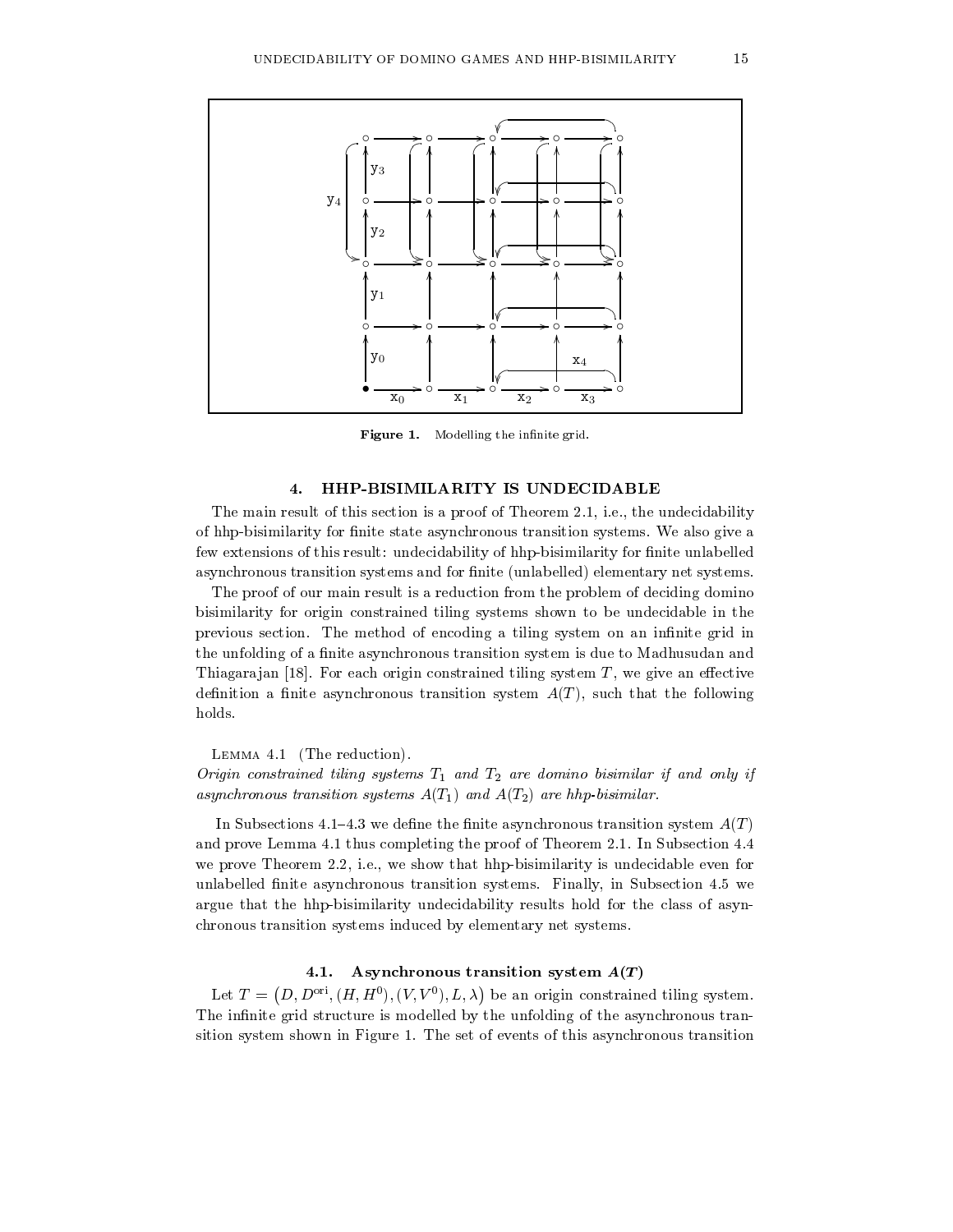system is  $E = \{x_0, x_1, x_2, x_3, x_4, y_0, y_1, y_2, y_3, y_4\}$ . The independence relation I is the symmetric closure of  $\{(\mathbf{x}_i, \mathbf{y}_j) : i, j \in \{0, 1, 2, 3, 4\}\}\.$ 

We identify the states of the asynchronous transition system in Figure 1 with pairs of numbers  $(i, j) \in \{0, 1, 2, 3, 4\}$ , where i is the horizontal coordinate and j is the vertical coordinate. The state in the bottom-left corner in Figure 1 is  $(0,0)$ ;

it is the initial state. For all 
$$
n \in \mathbb{N}
$$
, define:  
\n
$$
\widehat{n} = \begin{cases}\nn & \text{if } n \le 4, \\
2 + ((n - 2) \mod 3) & \text{if } n > 4.\n\end{cases}
$$

A position  $(n, m) \in \mathbb{N}^2$  of the infinite grid is represented by state  $(\hat{n}, \hat{m})$  in the asynchronous transition system  $A(T)$ .

Configurations of the tiling system  $T$  are modelled by extra transitions going out of states of the grid structure in Figure 1, and labelled by events of the form  $d_{ij}$ , for  $d \in D$ , and  $i, j \in \{0, 1, 2, 3\}$ . We define a set of events  $E_D$  as follows:

$$
E_D = \{ d_{ij} : d \in D; \text{ and } i, j \in \{0, 1, 2, 3\}; \text{ and } i = j = 0 \text{ implies } d \in D^{\text{ori}} \}.
$$

The idea is, for every  $d \in D$ , to have a transition going out of each state  $(i, j) \in$  $\{0,1,2,5,4\}^{\perp}$  fabelled with  $a_{ij},$  provided that  $(a,i,j)$  is a comiguration of  $I$  . In fact, for a technical reason we need to use events  $d_{i1}$  and  $d_{1j}$  at states  $(i, 4)$  and  $(4, j)$ , for  $i, j \in \{0, 1, 2, 3\}$ , respectively, instead of  $d_{i4}$  and  $d_{4j}$ . In order to avoid special treatment of this case throughout the rest of the paper we adopt the following

notation, for an 
$$
n \in \mathbb{N}
$$
:

\n
$$
\widetilde{n} = \begin{cases}\n n & \text{if } n \leq 3, \\
 1 + \left( (n - 1) \mod 3 \right) & \text{if } n > 3.\n\end{cases}
$$

Horizontal and vertical compatibility relations for congurations ofthe tiling system  $T$  are modelled by an independence relation  $I_D$  on  $E_D$ , according to which events  $d_{ij}$  and  $e_{k\ell}$  corresponding to "neighbouring" configurations are independent if and only if the configurations are compatible. More precisely, we define  $I_D$  to be the symmetric closure of the following set:

$$
\left\{ (d_{0j}, e_{1j}) : j \in \{0, 1, 2, 3\} \text{ and } (d, e) \in H_0 \right\} \cup \n\left\{ (d_{ij}, e_{\widehat{i+1}j} ) : i \in \{1, 2, 3\}, j \in \{0, 1, 2, 3\}, \text{ and } (d, e) \in H \right\} \cup \n\left\{ (d_{i0}, e_{i1}) : i \in \{0, 1, 2, 3\} \text{ and } (d, e) \in V_0 \right\} \cup \n\left\{ (d_{ij}, e_{\widehat{i}(j+1)}) : i \in \{0, 1, 2, 3\}, j \in \{1, 2, 3\}, \text{ and } (d, e) \in V \right\}.
$$

For all  $i, j \in \{0, 1, 2, 3, 4\}$ , and  $d \in D$ , we have up to four transitions going out  $\langle \; , \; \; \rangle$  and labelled by the following events in ED: definition in ED: definition in ED: definition in ED: definition in ED: definition in ED: definition in ED: definition in ED: definition in ED: definition in ED: d  $d_{\tilde{i}(j-1)}$  if  $j > 0$ , and  $d_{(i-1)(j-1)}$  if  $i, j > 0$ . We write  $(i, j, \{d_{i'j'}\})$  to denote the state reached by the transition labelled by the event  $d_{i'j'}$  going out of state  $(i, j)$ . In other words, for all  $i, j \in \{0, 1, 2, 3, 4\}$  we have the following transitions:

$$
\bullet \ \ (i,j) \stackrel{a_{\widetilde{i}}~\widetilde{j}}{\longrightarrow} \ \big( i,j,\{ d_{\widetilde{i}~\widetilde{j}} \} \big),
$$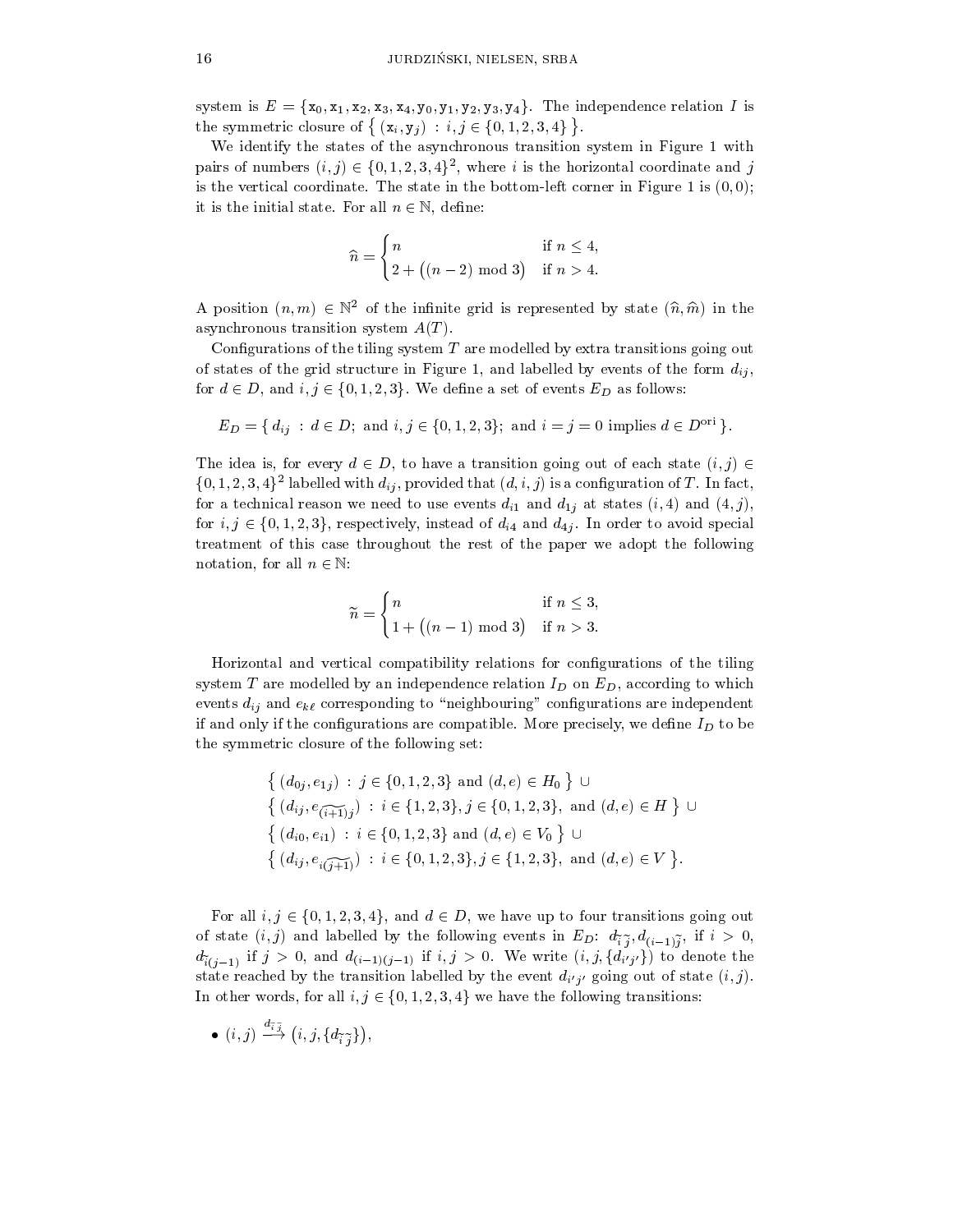- $\bullet$  (i, j)  $\longrightarrow$  (i, j, 3d  $\stackrel{a(i-1)j}{\longrightarrow}$   $(i, j, \{d_{(i-1)}\tilde{i}\})$  if  $i > 0$ , if is a contract of the contract of the contract of the contract of the contract of the contract of the contract of the contract of the contract of the contract of the contract of the contract of the contract of the contra
- $\bullet$   $(i, j) \stackrel{\rightarrow}{\longrightarrow} (i, j, \{d_{\widetilde{i}(j-1)}\})$  if  $j > 0$ , if it is a contract of the contract of the contract of the contract of the contract of the contract of the contract of the contract of the contract of the contract of the contract of the contract of the contract of the co
- $(i, j) \xrightarrow{\alpha(i-1)(j-1)} (i, j, \{d_{(i-1)(j-1)}\})$  if  $i, j > 0$ . is the contract of the contract of the contract of the contract of the contract of the contract of the contract of the contract of the contract of the contract of the contract of the contract of the contract of the contra

Moreover, if there are transitions:

- $\bullet$   $(i, j) \stackrel{a_{k\ell}}{\longrightarrow} (i, j, \{d_{k\ell}\})$ , and , and , and , and , and , and , and , and , and , and , and , and , and , and , and , and , and , and , and , and , and , and , and , and , and , and , and , and , and , and , and , and , and , and , and , and , and , and ,
- $\bullet$   $(i, j) \stackrel{\epsilon_{k'} \ell'}{\longrightarrow} (i, j, \{e_{k'}e^i\}),$  $\mathbf{v}$  and  $\mathbf{v}$  are all the set of the set of the set of the set of the set of the set of the set of the set of the set of the set of the set of the set of the set of the set of the set of the set of the set of the , and the contract of the contract of the contract of the contract of the contract of the contract of the contract of the contract of the contract of the contract of the contract of the contract of the contract of the con

and  $(d_{k\ell}, e_{k'\ell'}) \in I_D$ , then there is also a state  $(i, j, \{d_{k\ell}, e_{k'\ell'}\})$  and transitions:

- $(i, j, \{d_{k\ell}\}) \stackrel{\epsilon_{k'\ell'}}{\longrightarrow} (i, j, \{d_{k\ell}, e_{k'\ell'}\})$ , and , and , and , and , and , and , and , and , and , and , and , and , and , and , and , and , and , and , and , and , and , and , and , and , and , and , and , and , and , and , and , and , and , and , and , and , and , and ,
- $\bullet$  (*l*, *l*,  $\uparrow$  *e*<sub>k'f'</sub>}  $\rightarrow$  $(i, j, \{e_{k'\ell'}\}) \stackrel{a_{k\ell}}{\longrightarrow} (i, j, \{d_{k\ell}, e_{k'\ell'}\})$ e a company and the company of the company of the company of the company of the company of the company of the company of the company of the company of the company of the company of the company of the company of the company

Finally, there are transitions:

- $\bullet$  (*l*, *l*, *l*  $a$ <sub>7</sub>  $\rightarrow$  l  $(i, j, \{d_{\widetilde{i}, \widetilde{j}}\}) \stackrel{x_i}{\longrightarrow} (i + \overline{1}, j, \{d_{\widetilde{i}, \widetilde{j}}\}),$  if  $(i, j, \{d_{\widetilde{i}, \widetilde{j}}\})$  is a  $(i + \overline{1}, j, \{d_{\widetilde{i}, \widetilde{j}}\})$ , if  $(i, j, \{d_{\widetilde{i}, \widetilde{j}}\})$  is a state, and is a state, and the state, and the state, and the state, and the state, and the state, and the state, and the
- $\bullet$  (*l*, *l*, *l*, *l*(*l*, *l*, *l*) =  $(i, j, \{d_{\tilde{i}(j-1)}\}) \stackrel{\mathbf{x}_i}{\longrightarrow} (\tilde{i}+1, j, \{d_{\tilde{i}(j-1)}\})$ , if  $(i, j, \{d_{\tilde{i}(j-1)}\})$  $(i + 1, j, \{d_{\tilde{i}(j-1)}\})$ , if  $(i, j, \{d_{\tilde{i}(j-1)}\})$  is a state, is a state, when the state of the state of the state of the state of the state of the state of the state of th

and transitions:

- $\bullet$  (*l*, *l*,  $\uparrow$  *l*( $\downarrow$   $\uparrow$  )  $\downarrow$  $(i, j, \{d_{\tilde{i}, \tilde{j}}\}) \stackrel{j_3}{\longrightarrow} (i, \tilde{j} + \tilde{1}, \{d_{\tilde{i}, \tilde{j}}\}),$  if  $(i, j, \{d_{\tilde{i}, \tilde{j}}\})$  is a  $(i, \tilde{j} + \tilde{1}, \{d_{\tilde{i}, \tilde{j}}\}),$  if  $(i, j, \{d_{\tilde{i}, \tilde{j}}\})$  is a state, and is a state, and the state, and the state, and the state of the state, and the state of the state of the state
- $\bullet$  (*t*, *t*, *t*, *d<sub>t</sub>*, **.**,  $\sim$  *r*)  $\sim$  $(i, j, \{d_{(i-1)\tilde{j}}\}) \stackrel{ij}{\longrightarrow} (i, \tilde{j}+\tilde{1}, \{d_{(i-1)\tilde{j}}\}),$  if  $(i, j, \{d_{(i-1)\tilde{j}}\})$  $(i, \tilde{j} + \tilde{1}, \{d_{(i-1)\tilde{j}}\}),$  if  $(i, j, \{d_{(i-1)\tilde{j}}\})$  is a state.

The sets of states  $S_{A(T)}$  and transitions  $\rightarrow_{A(T)}$  of the asynchronous transition system  $A(T) = (S_{A(T)}, S_{A(T)}^T, E_{A(T)}, \rightarrow_{A(T)}, A_{A(T)}, I_{A(T)})$  are as described above. The set of events is defined by  $E_{A(T)} = E \cup E_D$ . The initial state is  $s_{\overline{A(T)}}^{\perp} = (0,0)$ . The independence relation  $I_{A(T)}$  is defined as the symmetric closure of the set:

 $I \cup I_D \cup \{ (\mathbf{x}_i, d_{\widetilde{i}, \widetilde{j}}), (\mathbf{y}_j, d_{\widetilde{i}, \widetilde{j}}) : i, j \in \{0, 1, 2, 3, 4\} \text{ and } d_{\widetilde{i}, \widetilde{j}} \in E_D \}.$  $\mathbf{A}$  and  $\mathbf{A}$  are the set of  $\mathbf{A}$  and  $\mathbf{A}$  are the set of  $\mathbf{A}$  and  $\mathbf{A}$  are the set of  $\mathbf{A}$ 

Finally, the labelling function  $\lambda_{A(T)}$  is an identity on E, and for elements of E<sub>D</sub> it replaces the dominoes with their labels in the tiling system  $T$ , i.e.,

$$
\lambda_{A(T)}(e) = \begin{cases} e & \text{if } e \in E, \\ \big(\lambda(d)\big)_{ij} & \text{if } e \in E_D \text{ and } e = d_{ij}. \end{cases}
$$

PROPOSITION 4.1. The labelled transition systems  $A(T)$  is a labelled asynchronous transition system.

# 4.2. The unfolding of  $A(T)$

In this subsection we sketch the structure of the unfolding  $\text{Unf}(A(T))$  of asynchronous transition system  $A(T)$  defined in the previous subsection.

For notational convenience we will write  $(i, j, \emptyset)$  for a state  $(i, j)$  of  $A(T)$ . In order to avoid heavy use of notations  $\hat{n}$  and  $\tilde{m}$  we adopt the following conventions:

 $\bullet$  we write  $\mathbf{x}_n$  and  $\mathbf{y}_m$ , for all  $n,m\in \mathbb{N},$  to denote events  $\mathbf{x}_{\widehat{n}}, \mathbf{y}_{\widehat{m}}\in E$  , respectively;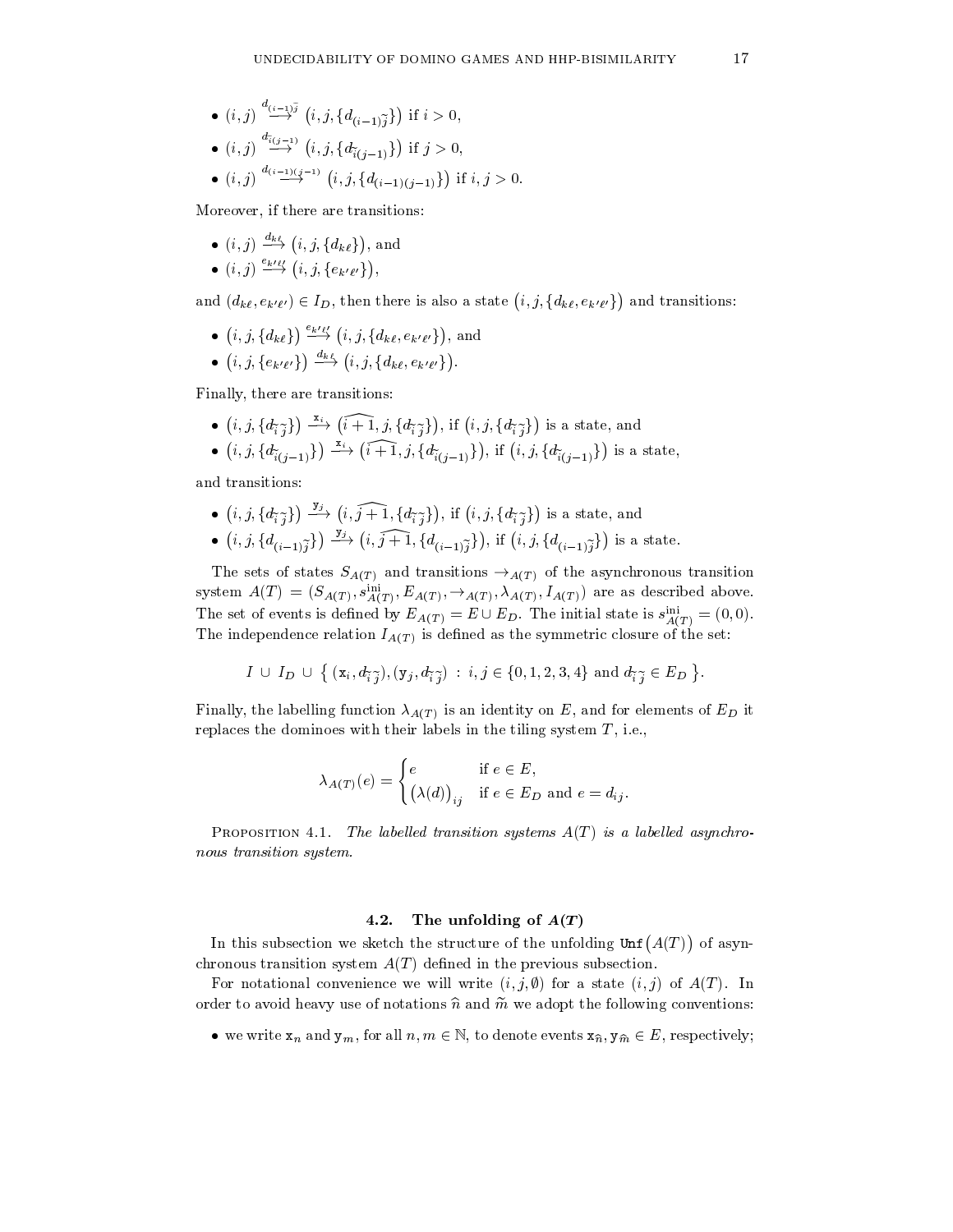• we write  $a_{nm}$  to denote an event  $a_{\widetilde{n}\widetilde{m}} \in E_D$ , for all  $n,m \in \mathbb{N}$ .

PROPOSITION 4.2. The set of states of  $\text{Unf}(A(T))$  reachable from the initial state  $(0, 0, \emptyset)$  consists of triples  $(n, m, C) \in \mathbb{N} \times \mathbb{N} \times \wp(E_D)$ , such that either:

 $\bullet$   $\circ$   $\equiv$   $\vee$ : or

 $\bullet$   $C = \{a_{n'm'}\}\$  such that  $a_{n'm'} \in E_D$ , and  $n \in \{n-1, n\}\$ , and  $m \in \{m-1, m\}\$ ;

 $\bullet$   $C = \{d_{(n-1)m'}, e_{nm'}\}$  such that  $d_{(n-1)m'}, e_{nm'} \in E_D$ , and  $m' \in \{m-1, m\}$ , and configurations  $(d, n-1, m')$  and  $(e, n, m')$  of T are compatible; or

 $\bullet$   $C = \{a_{n'(m-1)}, e_{n'm}\}\$  such that  $a_{n'(m-1)}, e_{n'm} \in E_D$ , and  $n \in \{n-1, n\}\$ , and configurations  $(d, n', m - 1)$  and  $(e, n', m)$  of T are compatible.

States of the first category above represent positions on the infinite grid; in particular the state  $(n, m, y)$  represents the position  $(n, m) \in \mathbb{N} \times \mathbb{N}$ . States of the second category above represent configurations of the tiling system  $T$ ; in particular configuration  $(d, n, m) \in D \times \mathbb{N} \times \mathbb{N}$  is represented by states  $(n', m', \{d_{nm}\})$  for  $n' \in \{n, n + 1\}$  and  $m' \in \{m, m + 1\}$ . States of the third and forth categories above are used to "check compatibility" of neighbouring configurations of the tiling system  $T$ .

PROPOSITION 4.3. The set of transitions of  $\text{Unf}(A(T))$  consists of the following:

 $\bullet$   $(n, m, C) \xrightarrow{m}$ <sub>Unf</sub>( $A(T)$ )  $(n + 1, m, C)$ for  $C = \emptyset$ , or for  $C = \{d_{nm'}\}$ , where  $m' \in \{m-1, m\}$ ,  $\bullet$   $(n, m, C) \stackrel{\cdot \dots}{\longrightarrow}_{\text{Unf}(A(T))} (n, m+1, C)$ for  $C = \emptyset$ , or for  $C = \{d_{n'm}\}\$ , where  $n' \in \{n-1, n\}\$ ,  $\bullet$   $(n, m, \emptyset) \stackrel{a_{n'm'}}{\longrightarrow} \text{Unf}(A(T))$   $(n, m, \{d_{n'm'}\})$ for  $n \in \{n-1, n\}$ , and  $m \in \{m-1, m\}$ , and  $a_{n'm'} \in E_D$ , •  $(n, m, \{d_{(n-1)m'}\}) \stackrel{\sim}{\longrightarrow}_{\text{Unf}(A(T))} (n, m, \{d_{(n-1)m'}, e_{nm'}\})$  and  $(n, m, \{e_{nm'}\}) \stackrel{m(n-1)m'}{\longrightarrow} \text{Unf}(A(T))$   $(n, m, \{d_{(n-1)m'}, e_{nm'}\}),$ , for  $m' \in \{m-1, m\}$  if configurations  $(d, n-1, m')$  and  $(e, n, m')$  of T are compatible, •  $(n, m, \{d_{n'(m-1)}\}) \stackrel{\epsilon_{n'm}}{\longrightarrow}_{\text{Unf}(A(T))} (n, m, \{d_{n'(m-1)}, e_{n'm}\})$  and  $(n, m, \{e_{n'm}\}) \stackrel{u_{n'(m-1)}}{\longrightarrow}$   $\text{Unf}(A(T))$   $(n, m, \{d_{n'(m-1)}, e_{n'm}\})$  $\mathbf{v}$  and  $\mathbf{v}$  are all the set of the set of the set of the set of the set of the set of the set of the set of the set of the set of the set of the set of the set of the set of the set of the set of the set of the for  $n' \in \{n-1, n\}$ , if configurations  $(d, n', m-1)$  and  $(e, n', m)$  of T are compatible.

#### 4.3. Translations between hhp- and domino bisimulations

By Proposition 2.2 it follows that in order to prove Lemma 4.1 it suffices to demonstrate that a domino bisimulation relating  $T_1$  and  $T_2$  gives rise to an hhpbisimulation relating  $\text{Unf}(A(T_1))$  and  $\text{Unf}(A(T_2))$ , and vice versa.

In other words, by Propositions 2.3 and 3.1, it suffices to argue that a winning strategy for Duplicator in  $\mathcal{B}_d(T_1, T_2)$  can be translated to a winning strategy for him in  $\mathcal{B}_{\text{hhp}}(\text{Unf}(A(T_1)), \text{Unf}(A(T_2))),$  and vice versa. In what follows, in order to keep the arguments from becoming too dull or cumbersome, we are mixing freely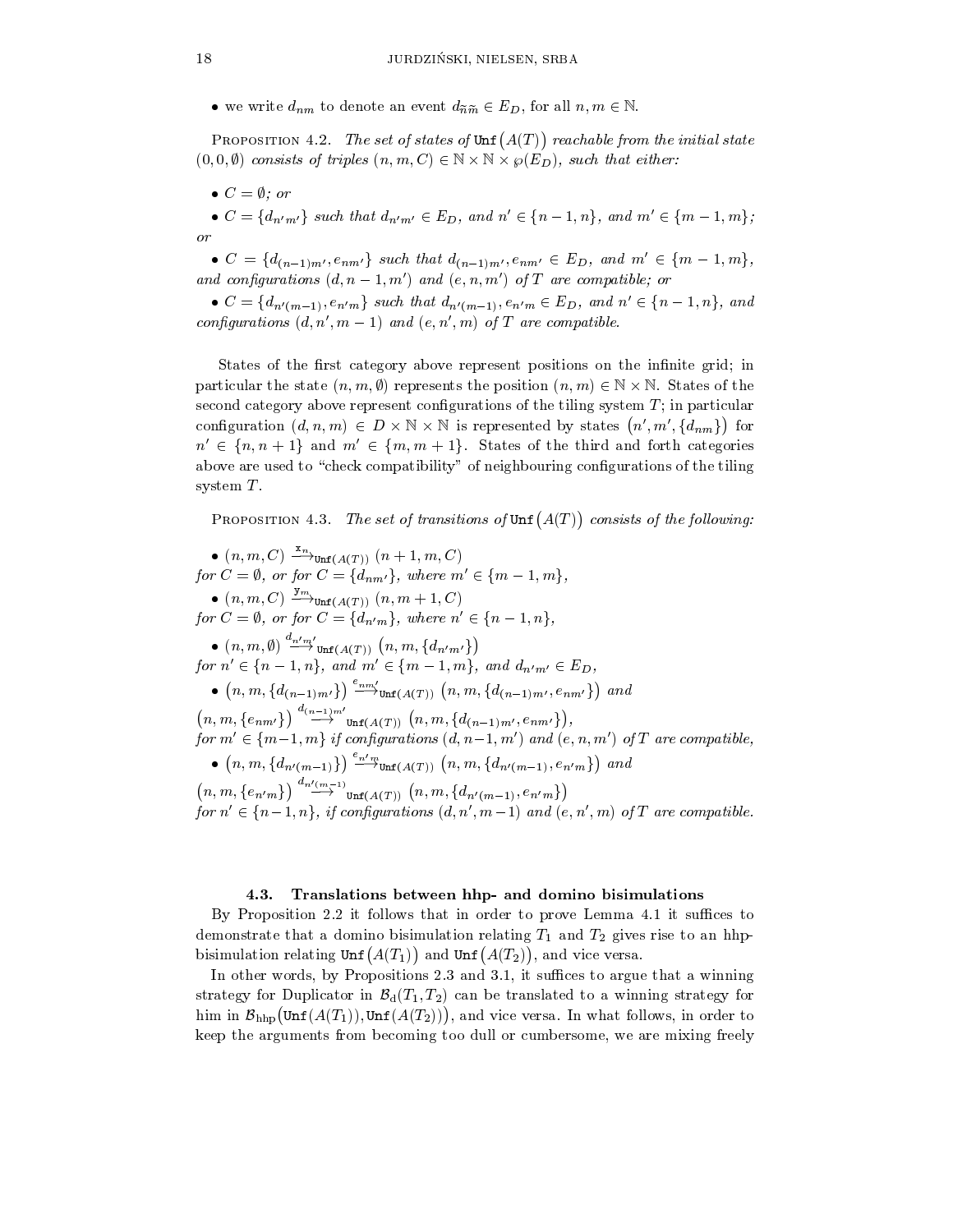at our convenience the two ways of talking about bisimulations: as relations, and as winning strategies in bisimilarity checking games.

For notational convenience we introduce the following convention for writing elements of an hhp-bisimulation relating  $\text{Unf}(A(T_1))$  and  $\text{Unf}(A(T_2))$ , or equivalently, for configurations of game  $\mathcal{B}_{\text{hho}}(\text{Unf}(A(T_1)), \text{Unf}(A(T_2)))$ . Note that if a pair of runs  $(\overline{e_1}, \overline{e_2}) \in \text{Runs}(\text{Unf}(A(T_1))) \times \text{Runs}(\text{Unf}(A(T_2)))$  belongs to an hhpbisimulation then the states reached by these runs are of the forms  $(n, m, C_1)$  and  $(n, m, C_2)$  for some  $n, m \in \mathbb{N}$ , respectively. In what follows we write  $(n, m, C_1, C_2)$ to denote such a pair  $(\overline{e_1}, \overline{e_2})$ . This notation is a bit sloppy because it is not 1-1. For example,  $(1,1,\emptyset)$  is used to denote both  $(x_0y_0, x_0y_0)$  and  $(y_0x_0, y_0x_0)$ . It is not hard to see that this sloppiness is not a problem here.

**From domino to hnp-bisimulation.** Let  $B\subseteq D_1\times D_2\times \mathbb{N}\times \mathbb{N}$  be a domino bisimulation relating  $T_1$  and  $T_2$ . We define a winning strategy for Duplicator in game  $\mathcal{B}_{\text{hhn}}(\text{Unf}(A(T_1)), \text{Unf}(A(T_2)))$  in the following way.

If Spoiler makes a backward move then theresponse of Duplicator is determined uniquely. Moreover, this response can always be performed because asynchronous transition systems  $\text{Unf}(A(T_1))$  and  $\text{Unf}(A(T_2))$  have the property that every pair of runs with equal labelling sequences has equal sets of most recent events. If Spoiler makes a forward move by choosing an event  $x_n$  or  $y_m$ , for  $n, m \in \mathbb{N}$ , then Duplicator responds with the same event in the other transition system.

The only non-trivial responses of Duplicator are the ones to be made when Spoiler makes a forward move by choosing an event of the form  $d_{nm}$ , where d is a domino, and  $n, m \in \mathbb{N}$ . We define these responses by referring to the domino bisimulation B. The strategy for Duplicator we define below has the following property.

**PROPERTY** 4.1. Suppose that a configuration  $(n, m, C_1, C_2)$  of an hhp-bisimilarity checking game  $\mathcal{B}_{\text{hhp}}(\text{Unf}(A(T_1)), \text{Unf}(A(T_2)))$  can be reached from the initial configuration while Duplicator is playing according to the strategy. Then  $d_{n'm'} \in C_1$  and  $e_{n'm'} \in C_2$ , for  $n' \in \{n - 1, n\}$  and  $m' \in \{m - 1, m\}$ , imply that  $(d, e, n', m') \in B$ .

Suppose without loss of generality that Spoiler makes a move in  $\text{Unf}(A(T_1))$ ;  $\mathcal{L}$  is the contract of the contract of the contract of the contract of the contract of the contract of the contract of the contract of the contract of the contract of the contract of the contract of the contract of t the other case is symmetric. We consider several cases depending on the current configuration of  $\mathcal{B}_{\text{hhp}}(\text{Unf}(A(T_1)), \text{Unf}(A(T_2)))$ .

• The current configuration of the game  $\mathcal{B}_{\text{hho}}(\text{Unf}(A(T_1)), \text{Unf}(A(T_2)))$  is

```
(n, m, \emptyset, \emptyset)
```
for some  $n, m \in \mathbb{N}$ . Spoiler can choose an event  $d_{n'm'}$ , such that  $n' \in \{n-1, n\}$  and  $m' \in \{m-1, m\}$ . Then Duplicator responds with an event  $e_{n'm'}$  in  $\text{Unf}(A(T_2)),$ , such that  $(d, e, n', m') \in B$ .

• The current configuration of the game  $\mathcal{B}_{\text{hho}}(\text{Unf}(A(T_1)), \text{Unf}(A(T_2)))$  is

$$
(n,m,\{d_{\bm{n}'\bm{m}'}\},\{e_{\bm{n}'\bm{m}'}\})
$$

such that  $n' \in \{n - 1, n\}$  and  $m' \in \{m - 1, m\}$ . Spoiler can choose an event  $d'_{k\ell}$ , such that either  $k = n'$  and  $\{m', \ell\} = \{m - 1, m\}$ , or  $\ell = m'$  and  $\{n', k\} = \{n - 1, m\}$ 1,  $n_f$ . In both cases Duplicator responds with an event  $e_{k\ell},$  such that configurations  $(e, n, m)$  and  $(e, \kappa, \ell)$  of  $T_2$  are compatible, and  $(a, e, \kappa, \ell) \in B$ .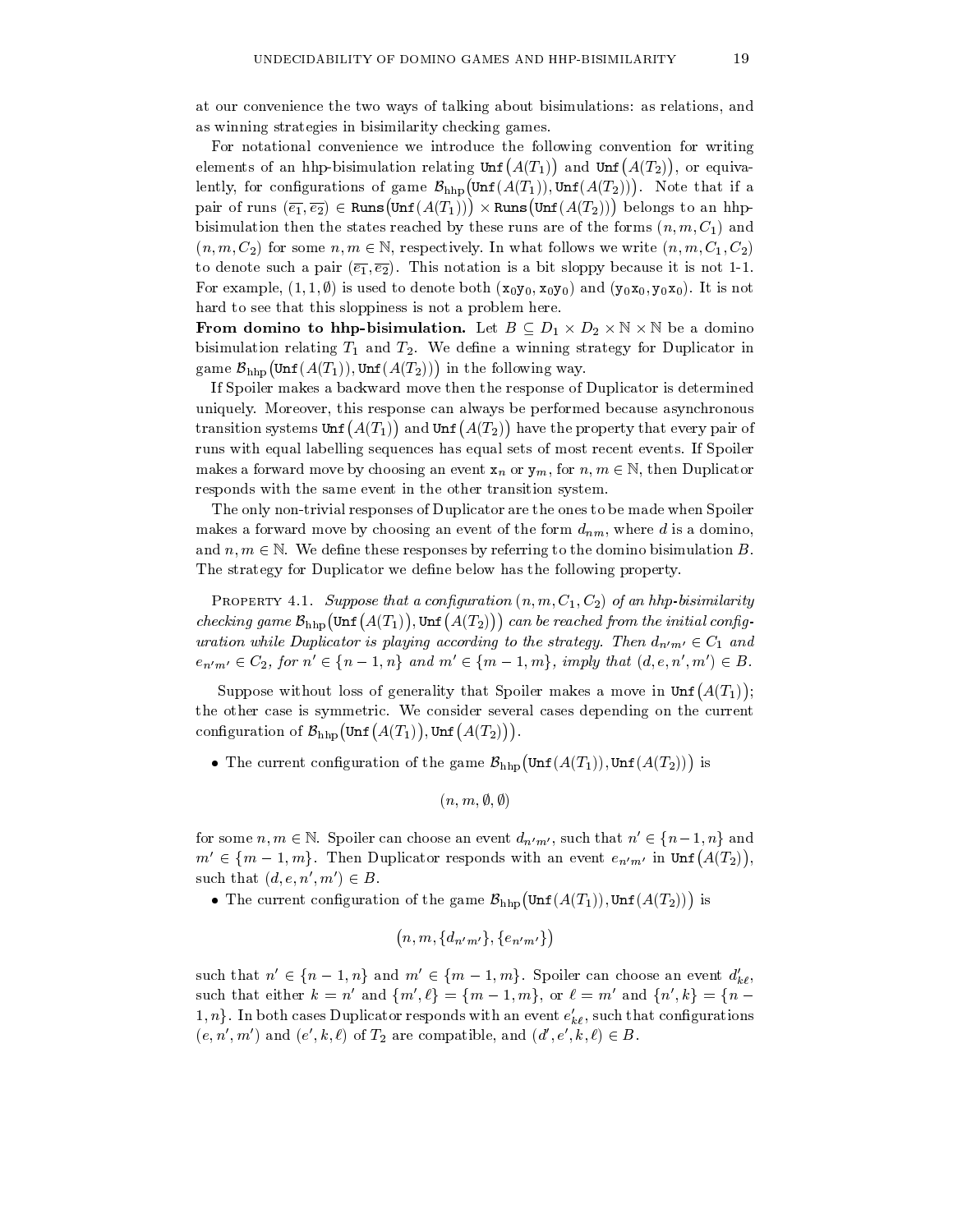Note that all the responses we have defined above are indeed possible due to Property 4.1 and the definition of a domino bisimulation, and moreover, they maintain Property 4.1.

From hhp- to domino bisimulation. Let  $B$  be an hhp-bisimulation relating  $\texttt{Unf}(A(T_1))$  and  $\texttt{Unf}(A(T_2))$ . We define a winning strategy for Duplicator in game  $\mathcal{B}_d(T_1, T_2)$ . The strategy for Duplicator we define below has the following property.

PROPERTY 4.2. If configuration  $(d, e, n, m)$  of  $\mathcal{B}_d(T_1, T_2)$  can be reached while Duplicator is playing according to the strategy then  $(n, m, \{d_{nm}\}, \{e_{nm}\}) \in B$ .

Suppose without loss of generality that Spoiler makes a move in  $T_1$ ; the other case is symmetric. We consider the two kinds of moves possible in a domino bisimilarity game.

 $\bullet$  in order to fix an initial configuration of  $\mathcal{D}_d(1_1, 1_2)$  spoiler chooses a configuration  $(d, n, m)$  of  $T_1$ . Note that for all  $n, m \in \mathbb{N}$ , we have that  $(n, m, \emptyset, \emptyset) \in B$ . Let  $e_{nm}$  be Duplicator's response if Spoiler makes a forward move in the game  $\mathcal{B}_{\text{hhp}}(\text{Unf}(A(T_1)), \text{Unf}(A(T_2)))$  by choosing event  $d_{nm}$  in configuration  $(n, m, \emptyset, \emptyset)$ . Then we take  $e$  to be Duplicator's response to Spoiler's choice of configuration  $(d, n, m)$ .

• Let  $(a, e, n, m)$  be the current configuration of  $D_{d}(T_1, T_2)$ . In a next move Spoiler can choose a configuration  $(d', n', m')$  of  $T_1$  compatible with  $(d, n, m)$ . We consider cases when  $(n', m') = (n - 1, m)$  and  $(n', m') = n, m + 1$ ; the other two cases are analogous. Note that by Property 4.2 we have that

$$
(n, m, \{d_{nm}\}, \{e_{nm}\}) \in B. \tag{1}
$$

 ${\cal L} =$  Let  $(n', m') = (n - 1, m)$ . Since configurations  $(d, n, m)$  and  $(d', n - 1, m)$  of  $T_1$  are compatible, by applying condition 2. of the definition of an hhp-bisimulation to (1) we get that there is a domino  $e$  of  $T_2$ , such that configurations  $(e, n, m)$  and  $(e_1, n-1, m)$  of  $T_2$  are compatible, and

$$
(n, m, \{d'_{(n-1)m}, d_{nm}\}, \{e'_{(n-1)m}, e_{nm}\}) \in B. \tag{2}
$$

We define event e' to be Duplicator's response in  $\mathcal{B}_d(T_1,T_2)$  for Spoiler's move consisting of choosing configuration  $(d', n-1, m)$  of  $T_1$ . By applying condition 4. of the definition of an hhp-bisimulation to  $(2)$  twice we get that

$$
(n-1, m, \{d'_{(n-1)m}\}, \{e'_{(n-1)m}\}) \in B.
$$

- Let  $(n', m') = (n, m + 1)$ . By applying condition 2. of the definition of an hhp-bisimulation to (1) we get that

$$
(n, m+1, \{d_{nm}\}, \{e_{nm}\}) \in B. \tag{3}
$$

Since configurations  $(d, n, m)$  and  $(d', n, m + 1)$  of  $T_1$  are compatible, by applying condition 2. of the definition of an hhp-bisimulation to  $(3)$  we get that there is a domino  $e$  of  $I_2$ , such that configurations  $(e, n, m)$  and  $(e, n, m+1)$  of  $I_2$  are compatible, and

$$
(n, m+1, \{d_{nm}, d'_{n(m+1)}\}, \{e_{nm}, e'_{n(m+1)}\}) \in B. \tag{4}
$$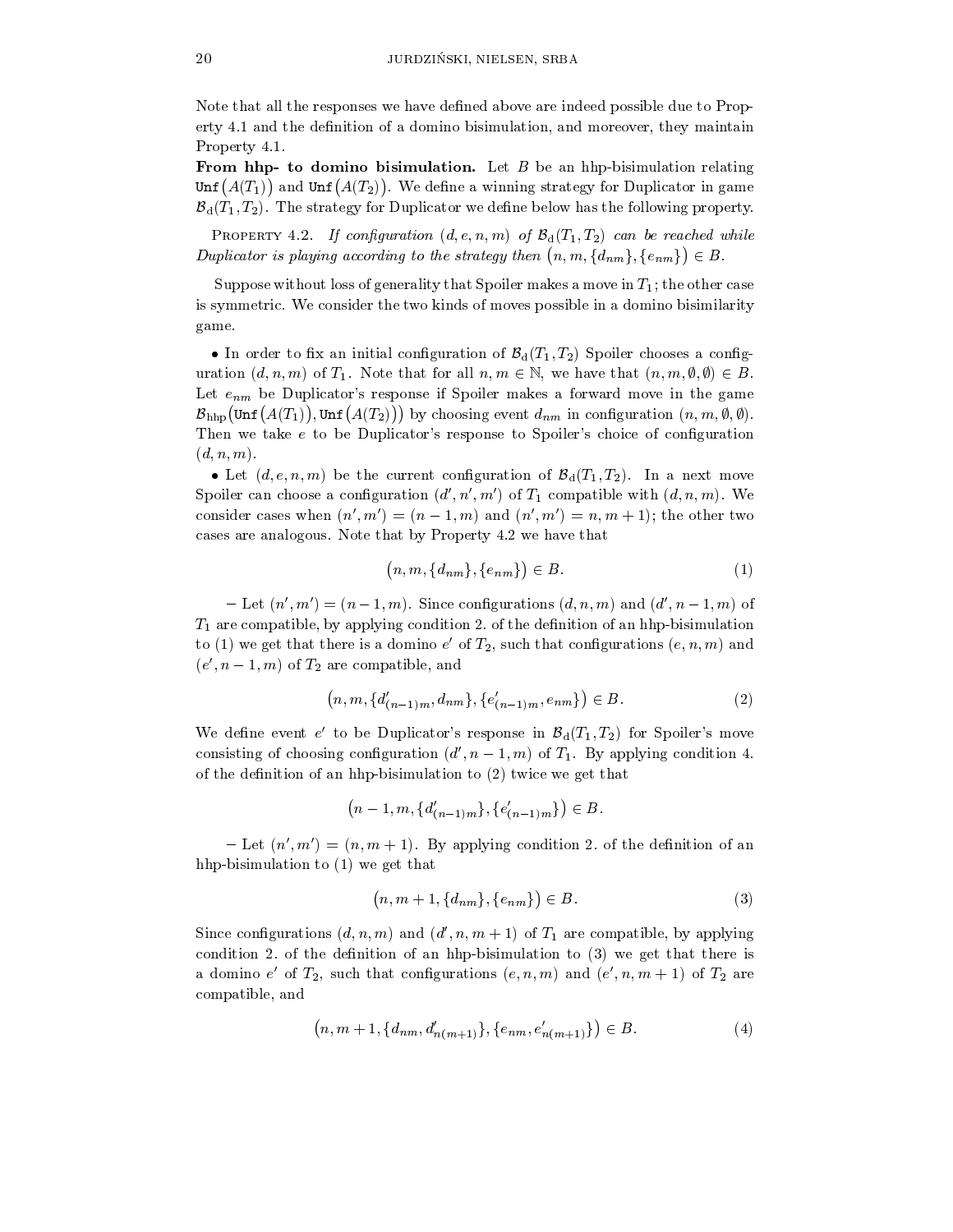We define event e' to be Duplicator's response in  $\mathcal{B}_d(T_1,T_2)$  for Spoiler's move consisting of choosing configuration  $(d', n, m + 1)$  of  $T_1$ . By applying condition 4. of the definition of an hhp-bisimulation to  $(4)$  we get

$$
(n, m+1, \{d'_{n(m+1)}\}, \{e'_{n(m+1)}\}) \in B.
$$

Note that all the responses we have defined above are indeed possible due to Property 4.2 and the definition of a domino bisimulation, and moreover, they maintain Property 4.2.

# 4.4. Unlabelled hhp-bisimilarity

In this subsection we prove Theorem 2.2, i.e., we show that undecidability of hhp-bisimilarity holds also for unlabelled asynchronous transition systems. For an unlabelled origin constrained tiling system  $T$  we give an effective definition of an asynchronous transition system  $A'(T)$ , which is obtained by only a slight modification of the asynchronous transition system  $A(T)$ : we add new states  $s_1, s_2, s_3, s_4, s_5$ , and new transitions  $(0,1) \rightarrow s_1 \rightarrow s_2 \rightarrow s_3 \rightarrow s_4 \rightarrow s_5$ , where c is a new event. The independence relation of  $A'(T)$  is the same as in  $A(T)$ . There is no labelling function in  $A'(T)$ .

Obviously, if Duplicator has a winning strategy in the labelled hhp-bisimilarity checking game  $\mathcal{B}_{\text{hhp}}(\text{Unf}(A(T_1)), \text{Unf}(A(T_2)))$  then he has also a winning strategy in the unlabelled game  $\mathcal{B}_{\text{hhp}}(\text{Unf}(A'(T_1))), \text{Unf}(A'(T_2)))$ . By determinacy of bisimilarity checking games the following lemma is the converse of the previous statement.

Lemma 4.2 (The reduction).

If Spoiler has a winning strategy in the labelled hhp-bisimilarity checking game  $\mathcal{B}_{\text{hhn}}(\text{Unf}(A(T_1)), \text{Unf}(A(T_2)))$  then he has a winning strategy in the unlabelled game  $\mathcal{B}_{\text{hhp}}\big(\text{\rm Unf}\,(A'(T_1)), \text{\rm Unf}\,(A'(T_2))\big)$ .

The rest of this section is devoted to proving the above lemma from which Theorem 2.2 follows by Theorem 3.2 and the proof of Theorem 2.1.

For notational convenience, below we sometimes identify configurations of the games  $\mathcal{B}_{\text{hhp}}(\text{Unf}(A(T_1)), \text{Unf}(A(T_2)))$  or  $\mathcal{B}_{\text{hhp}}(\text{Unf}(A'(T_1)), \text{Unf}(A'(T_2)))$ , respectively, with pairs of states of the transition systems  $\text{Unf}(A(T_1))$  and  $\text{Unf}(A(T_2))$ , , and the contract of the contract of the contract of the contract of the contract of the contract of the contract of the contract of the contract of the contract of the contract of the contract of the contract of the con or from the transition systems  $\text{Unf}(A'(T_1))$  and  $\text{Unf}(A'(T_2))$ , respectively. The following observation will be useful.

LEMMA 4.3. Let  $(n_1, m_1, C_1)$  and  $(n_2, m_2, C_2)$  be states of Unf $(A'(T_1))$  and  $\text{Unf}(A'(T_2))$ , respectively, such that  $|C_1|\neq |C_2|$ . Then Spoiler has a winning strategy in  $\mathcal{B}_{\text{hhn}}(\text{Unf}(A'(T_1)), \text{Unf}(A'(T_2)))$  from these states.

*Proof.* Note that  $|C_1|, |C_2| \in \{0, 1, 2\}$ . If  $|C_i| = 0$  and  $|C_{3-i}| \neq 0$ , for  $i \in$  $\{1,2\}$ , then an infinite number of forward moves is possible from  $(n_i, m_i, C_i)$ , and only finitely many from the state  $(n_{3-i}, m_{3-i}, C_{3-i})$ . Hence Spoiler has a winning

strategy in this case.<br>If  $|C_1| > 0$ ,  $|C_2| > 0$ , and  $|C_1| \neq |C_2|$  then a winning strategy for Spoiler is as follows. Assume without loss of generality that  $|C_1|=1$ ; then of course  $|C_2|=2$ . Spoiler makes a backward move in the first component, such that the next configu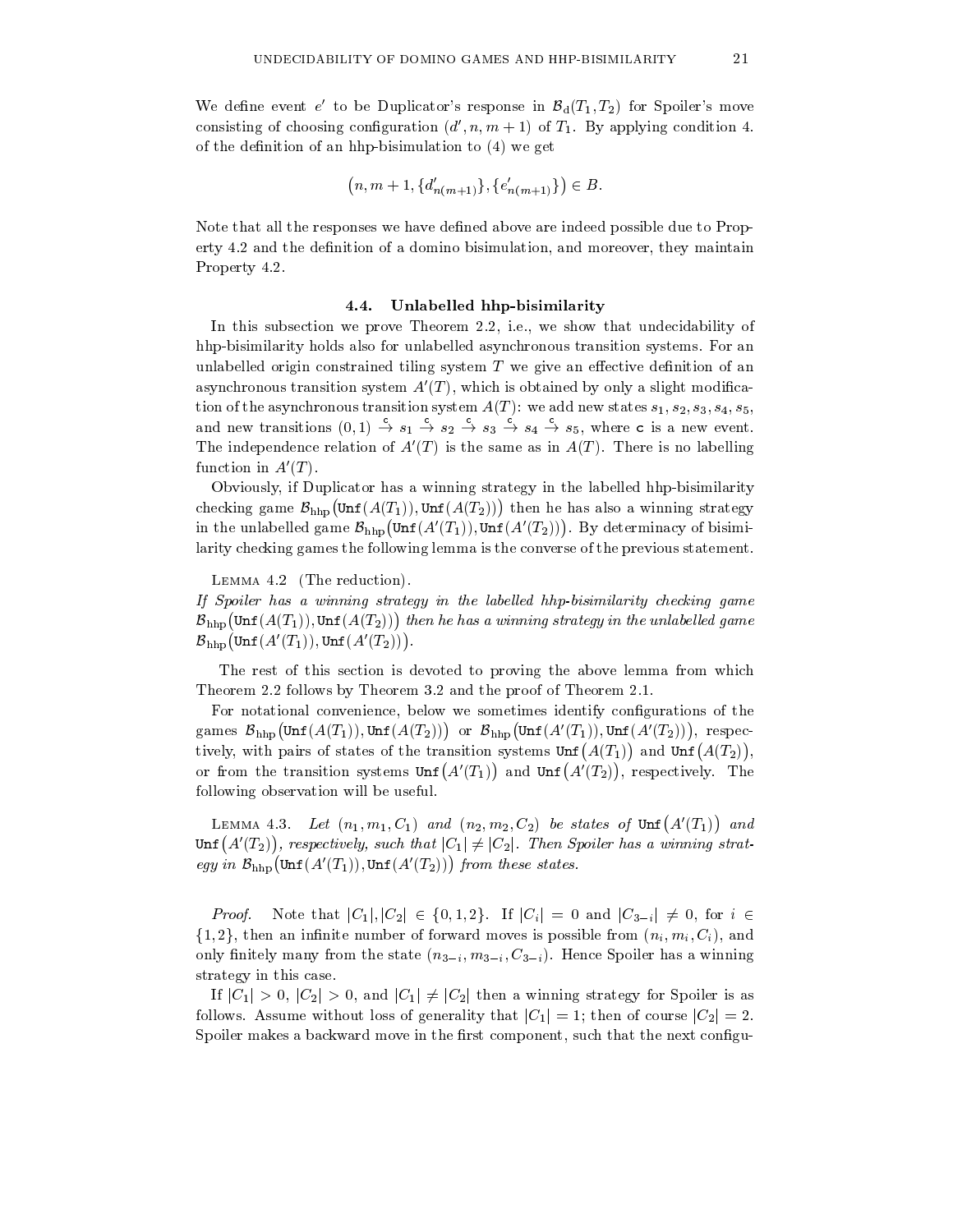ration consists of states  $(n_1, m_1, \emptyset)$  and  $(n'_2, m'_2, C'_2)$ , where  $|C'_2| \neq 0$ . By the preceding argument it follows that Spoiler has a winning strategy from this configuration.

The argument to prove Lemma 4.2 is as follows. Consider a winning strategy for Spoiler in the game  $\mathcal{B}_{\text{hho}}(\text{Unf}(A(T_1)), \text{Unf}(A(T_2)))$ . A configuration of the unlabelled hhp-bisimilarity checking game  $\mathcal{B}_{\text{hho}}(\text{Unf}(A'(T_1)), \text{Unf}(A'(T_2)))$  is called admissible if the corresponding configuration in the labelled hhp-bisimilarity checking game  $\mathcal{B}_{\text{hhp}}(\text{Unf}(A(T_1)), \text{Unf}(A(T_2)))$  belongs to the winning strategy for Spoiler, i.e., if this configuration is reachable by playing the strategy from the initial configuration  $(0, 0, \emptyset, \emptyset)$ . Obviously, the initial configuration is admissible. We define a strategy for Spoiler in theunlabelled game to be equalto the strategy in the labelled game in all admissible configurations. In a sequence of lemmas (Lemmas  $4.4{\text -}4.7$ ) below) we argue that in all admissible configurations, every response of Duplicator which leads to a non-admissible configuration enables Spoiler to win in a finite number of steps.

LEMMA 4.4. Let  $(0,0,\emptyset)$  and  $(0,0,\emptyset)$  be states of  $\text{Unf}(A'(T_1))$  and  $\text{Unf}(A'(T_2))$ , , respectively. If Spoiler chooses the move  $(0,0,0) \rightarrow (1,0,0)$  then Duplicator must answer with the same move in the other system; otherwise Spoiler can win in a finite number of steps. The similar holds if Spoiler chooses the move  $(0,0,0) \stackrel{\rightarrow}{\rightarrow} (0,1,0)$ .

Proof. By Lemma 4.3 we know that Duplicator cannot choose any transition  $(0,0,\emptyset) \stackrel{d\oplus 0}{\longrightarrow} (0,0,\lbrace d_{00}\rbrace)$ , for  $d \in D$ . Suppose then that his choice was  $(0,0,\emptyset) \stackrel{d\oplus 0}{\longrightarrow}$  $(0,1,\emptyset)$ . We argue that Spoiler has a winning strategy now. He plays  $(0,1,\emptyset) \longrightarrow$  $s_1$ . If Duplicator answers with some  $(n, m, \emptyset)$  then he loses because of similar arguments as in the proof of Lemma 4.3. In any other case (after performing this move) there are at most three possible forward moves for Duplicator, whereas Spoiler can perform another four forward moves. Therefore, Spoiler has a winning strategy.

LEMMA 4.5. Note that  $(n, m, \emptyset, \emptyset)$  is an admissible configuration in the unlabelled hhp-bisimilarity checking game  $\mathcal{B}_{\text{hho}}(\text{Unf}(A'(T_1)), \text{Unf}(A'(T_2))),$  for all  $n, m \in \mathbb{N}$ . If Spoiler chooses the move  $(n, m, \emptyset) \stackrel{-n}{\longrightarrow} (n + 1, m, \emptyset)$  then Duplicator must answer with the same move in the other system; otherwise Spoiler can win in a finite number of steps. The similar holds if Spoiler chooses the move  $(n, m, \emptyset) \longrightarrow (n, m + 1, \emptyset)$ .

*Proof.* The special case when  $n = m = 0$  is proved in Lemma 4.4. By Lemma 4.3 it follows that Duplicator cannot choose any transition  $(n, m, \emptyset) \stackrel{\sim m}{\longrightarrow}$  $n, m, \{d_{n'm'}\}\}\$ . Suppose that the response of Duplicator is  $(n, m, \emptyset) \longrightarrow_{n \to \infty} (n, m + \emptyset)$ 1,  $\emptyset$ ). Assume without loss of generality that the last event in the run  $\bar{e}$  leading to the state  $(n, m, \emptyset)$  was  $y_{m-1}$ . Now, Spoiler can win immediately by taking a backwards move since  $n + m \in MR(\overline{e} \cdot x_n)$  and  $n + m \notin MR(\overline{e} \cdot y_m)$ .

LEMMA 4.6. Note that  $(n, m, \emptyset, \emptyset)$  is an admissible configuration in the unlabelled hhp-bisimilarity checking game  $\mathcal{B}_{\text{hhn}}(\text{Unf}(A'(T_1)), \text{Unf}(A'(T_2))),$  for all  $n, m \in \mathbb{N}$ .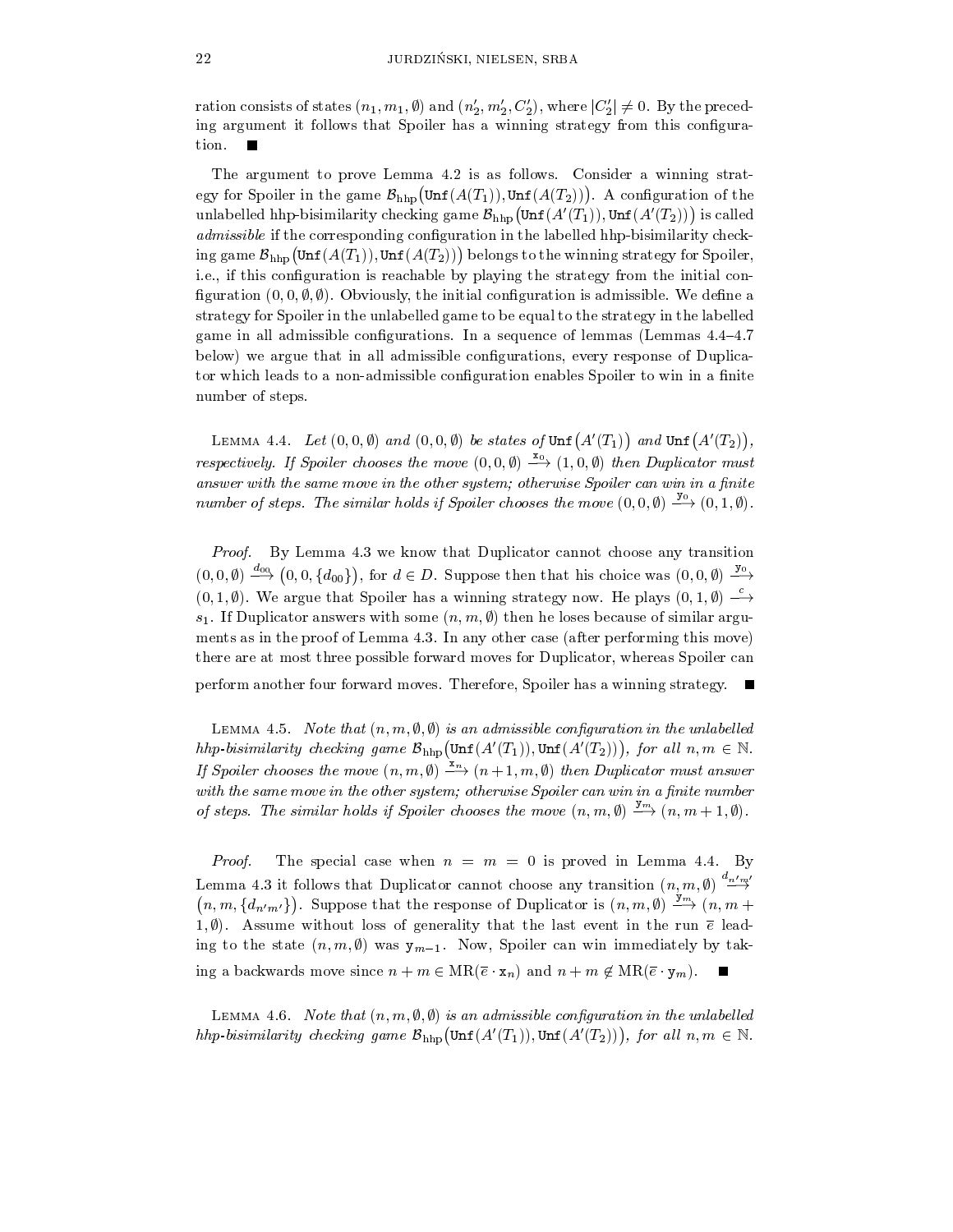If Spoiler chooses a move

$$
(n,m,\emptyset) \stackrel{d_{n^{\prime}m^{\prime}}}{\longrightarrow} (n,m,\{d_{n^{\prime}m^{\prime}}\}),
$$

for  $n' \in \{n-1, n\}$ ,  $m' \in \{m-1, m\}$ , and  $d_{n'm'} \in E_{D_1}$ , then Duplicator must answer with

$$
(n,m,\emptyset) \stackrel{e_{n'm'}}{\longrightarrow} (n,m,\{e_{n'm'}\})
$$

in the other system, for some  $e_{n'm'} \in E_{D_2}$ ; otherwise Spoiler can win in a finite number of steps.

Proof. By Lemma 4.3 Duplicator must respond with a move of the form

 $\mathbb{R}$ 

$$
(n,m,\emptyset) \stackrel{e_{n^{\prime\prime}m^{\prime\prime}}}{\longrightarrow} (n,m,\{e_{n^{\prime\prime}m^{\prime\prime}}\}).
$$

We show that Spoiler has a winning strategy in all cases where  $n' \neq n''$  or  $m' \neq m''$ . We use Lemma 4.3 without explicitly mentioning it.

 $\bullet$  If  $n = n - 1$  and  $m = m - 1$  then Duplicator looses for any other choice of indices n'' and m''. The reason is that from the state  $(n, m, \{d_{n'm'}\})$  no forward move that preserves the cardinality of the set  $\{d_{n'm'}\}$  is available, and instead from the state  $(n, m, \{e_{n^{\prime\prime}m^{\prime\prime}}\})$ , a forward move , a forward move can be made by contract move can be made by choosing either the event of  $\mathbf{f}(\mathbf{A})$  $x_n$  or  $y_m$ .

 $\bullet$  If  $n=n$  and  $m=m$  then two forward moves are possible for Spoiler from the state  $(n, m, \{d_{n'm'}\})$  that preserve the cardinality of the set  $\{d_{n'm'}\}$ . If Duplicator chooses a different index  $n''$  or  $m''$  then he can perform at most one forward move preserving the cardinality of the set  $\{e_{n^{\prime\prime}m^{\prime\prime}}\}.$ 

 $\bullet$  If  $n=n-1$  and  $m_1=m$  then the only choice for Duplicator, that does not respect indices n' and m', is  $n'' = n$  and  $m'' = m - 1$  since for the other choices where  $n'' = n$  and  $m'' = m$ , or  $n'' = n - 1$  and  $m'' = m - 1$ , Duplicator looses because of the previous arguments. Consider the states  $(n, m, \{d_{(n-1)m}\})$  $\mathbf{v}$  and  $\mathbf{v}$  are all  $\mathbf{v}$  and  $\mathbf{v}$  are all  $\mathbf{v}$  and  $\mathbf{v}$  are all  $\mathbf{v}$  and  $\mathbf{v}$  are all  $\mathbf{v}$  and  $\mathbf{v}$  are all  $\mathbf{v}$  and  $\mathbf{v}$  are all  $\mathbf{v}$  and  $\mathbf{v}$  are all  $\mathbf{v}$  an and  $(n, m, \{e_{n(m-1)}\})$ . We show that S . We show that Spoiler has a winning strategy strategy strategy strategy strategy strategy strategy strategy strategy strategy strategy strategy strategy strategy strategy strategy strategy strategy strategy strategy stra these states. Spoiler chooses

$$
(n,m,\{d_{(n-1)m}\})\stackrel{{\tt J}{m}}{\longrightarrow}(n,m+1,\{d_{(n-1)m}\})
$$

and Duplicator's only response is

$$
(n, m, \{e_{n(m-1)}\}) \stackrel{\mathbf{x}_n}{\longrightarrow} (n+1, m, \{e_{n(m-1)}\}).
$$

However, Spoiler can now perform a backwards move reaching the state  $(n, m + 1)$ 1. $\emptyset$ ) and Duplicator's only response is by the same backwards move, reaching the state  $(n + 1, m, \emptyset)$ . Spoiler has a win . Spoiler has a winning strategy now, by the arguments from the arguments from the arguments from the arguments from the arguments from the arguments from the arguments from the arguments from the arguments from the argum Lemma 4.5.

 $\bullet$  1 ne case where  $n\,=\,n$  and  $m\,=\,m-1$  is similar to the previous one.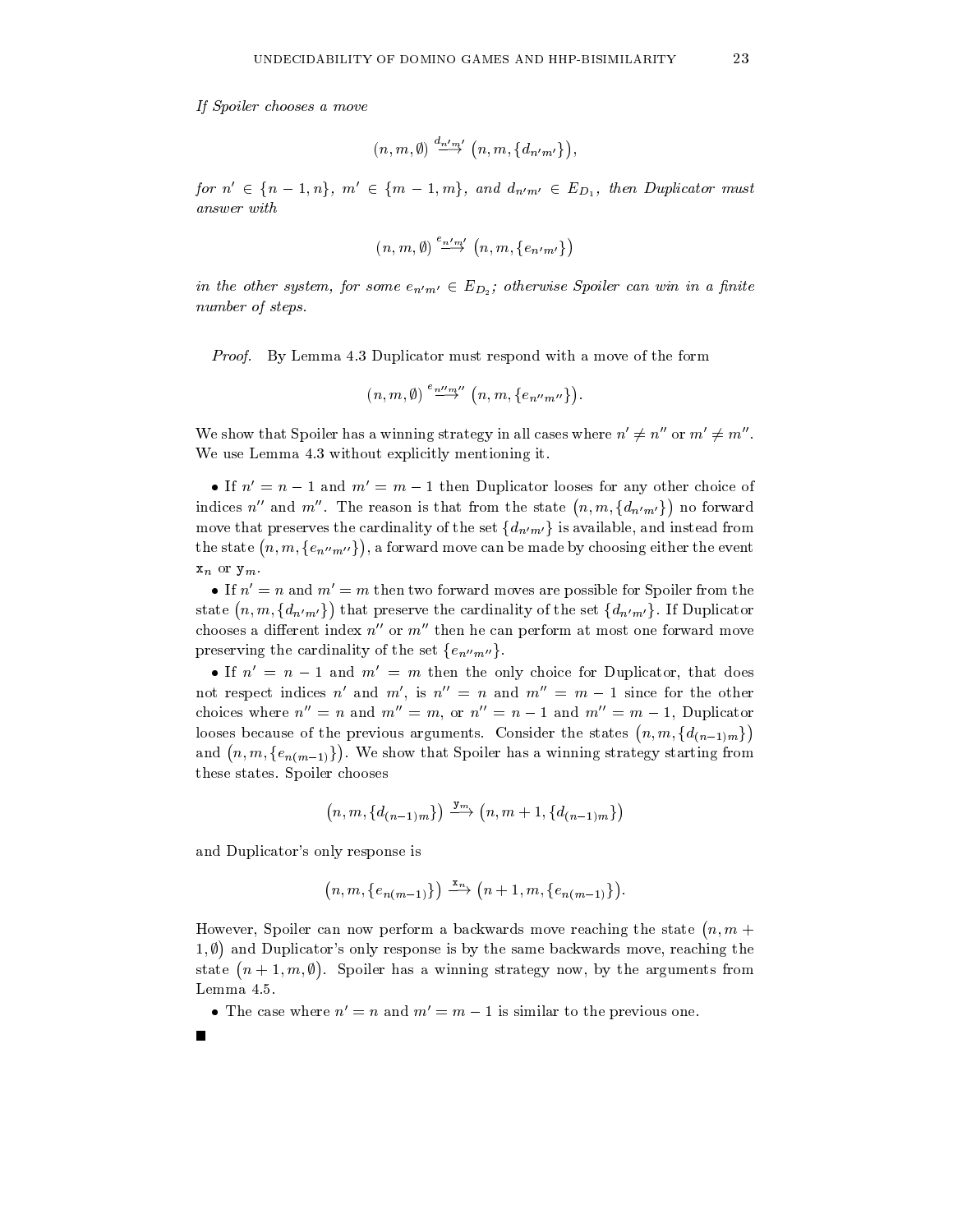LEMMA 4.7. Let  $(n, m, \{d_{n'm'}\}, \{e_{n'm'}\})$  be an admissible be an admissible control construction in the control of the control of the control of the control of the control of the control of the control of the control of the control of the control of the control of the control of t unlabelled hhp-bisimilarity checking game  $\mathcal{B}_{\text{hhp}}(\text{Unf}(A'(T_1)), \text{Unf}(A'(T_2)))$ . If Spoiler chooses a move

$$
(n,m,\{d_{n'm'}\})\stackrel{d'_{n''m''}}{\rightarrow}(n,m,\{d_{n'm'},d'_{n''m''}\}),
$$

for some  $n' \in \{n - 1, n\}$ ,  $m' \in \{m - 1, m\}$ , and  $d'_{n''m''} \in E_{D_1}$ , then Duplicator must answer with

$$
(n,m,\{e_{n'm'}\})\stackrel{e'_{n''m''}}{\rightarrow}(n,m,\{e_{n'm'},e'_{n''m''}\})
$$

in the other system, for some  $e_{n^{\prime\prime}m^{\prime\prime}}\in E_{D_2};$  otherwise Spouer can win in a finite number of steps.

We omit the proof of this lemma; similar arguments can be used as in the proof of Lemma 4.6.

Observe that all the  $E_D$ -events in the labelled asynchronous transition system  $A(T)$  have the same label since T is by our assumption an unlabelled origin constrained tiling system. Therefore, Lemmas 4.4-4.7 cover all the relevant cases in the argument for Lemma 4.2 sketched before Lemma 4.4. This concludes the re duction of unlabelled domino bisimilarity to unlabelled hhp-bisimilarity, and hence Theorem 2.2 follows from Theorem 3.2.

#### 4.5. Finite elementary net system  $N(T)$

In this subsection we argue that undecidability of hhp-bisimilarity for finite elementary net systems follows as a corollary of our proof for finite asynchronous transition systems.

Given a tiling system T we define an elementary net system  $N(T)$  and we argue that  $A(T)$  is isomorphic to the asynchronous transition system  $na(N(T))$  corresponding to the net  $N(T)$ ; see the articles by Nielsen and Winskel [30, 23] for the definition of the asynchronous transition system  $na(N(T))$ . This immediately implies the following facts.

THEOREM  $4.1$ . Hhp-bisimilarity is undecidable for finite labelled elementary net systems.

THEOREM  $4.2.$  Hhp-bisimilarity is undecidable for finite unlabelled elementary net systems.

The elementary net system  $\mathcal{I}(\mathcal{I}) = \{X|T \}$  ,  $\mathcal{I}(\mathcal{I}) = \mathcal{N}(\mathcal{I})$  ,  $\mathcal{I}(\mathcal{I})$  ,  $\mathcal{I}(\mathcal{I})$  ,  $\mathcal{I}(\mathcal{I})$  ,  $\mathcal{I}(\mathcal{I})$  ,  $\mathcal{I}(\mathcal{I})$  ,  $\mathcal{I}(\mathcal{I})$  ,  $\mathcal{I}(\mathcal{I})$  ,  $\mathcal{I}(\mathcal{I})$  ,  $\mathcal$ is shown in Figure 2 and it consists of the following:

 $\bullet$  the set of conditions

$$
P_{N(T)} = \left\{ \begin{array}{l} \mathbf{a}_{i}, \mathbf{b}_{i} : i \in \{0, 1, 2, 3, 4\} \end{array} \right\}
$$
  

$$
\cup \left\{ \begin{array}{l} \mathbf{a}_{i(i+1)}^{j}, \mathbf{b}_{j(i+1)}^{i} : i, j \in \{0, 1, 2, 3\} \end{array} \right\} \cup E_{D};
$$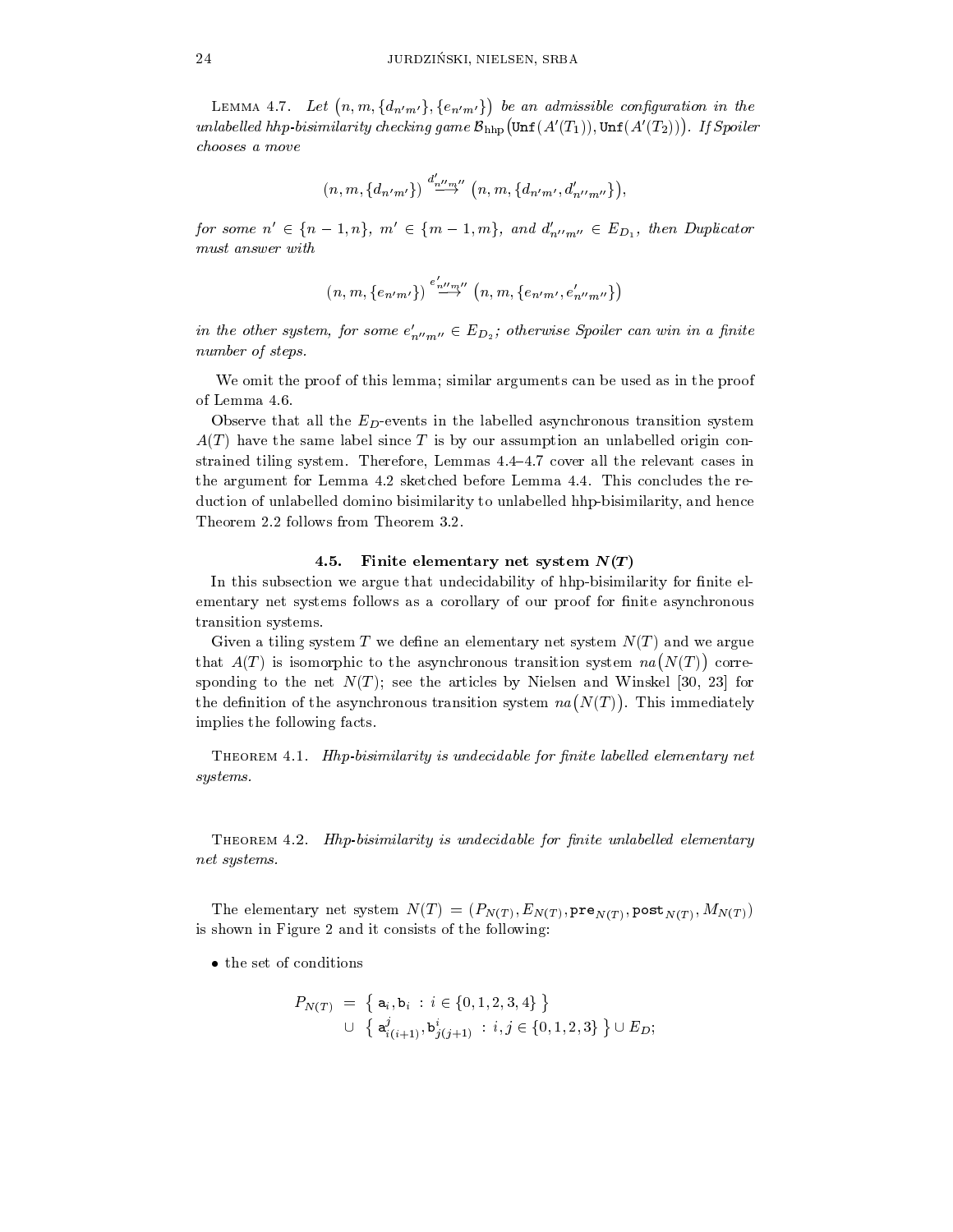

Variables i and j range over  $\{0, 1, 2, 3\}$ . Therefore we have four copies of  $\epsilon$  each place in the second column, for  $i \in \{0, 1, 2, 3\}$ , and four copies of each each place in the second column, for  $j \in \{0, 1, 2, 3\}$ , and four copies of each place in the third column, for  $i \in \{0, 1, 2, 3\}.$ 



The preconditions of each  $d_{ij} \in E_D$ , are the two places  $a_{i(i+1)}^2$  and  $b_{i(i+1)}^k$ , and all the places in  $\mathtt{Incmpt}(d_{ij}) = \{\, e_{k\ell} \in E_D \,:\, (d_{ij}, e_{k\ell}) \not\in I_D \,\}.$ 

Figure 2. The elementary net system N(T ).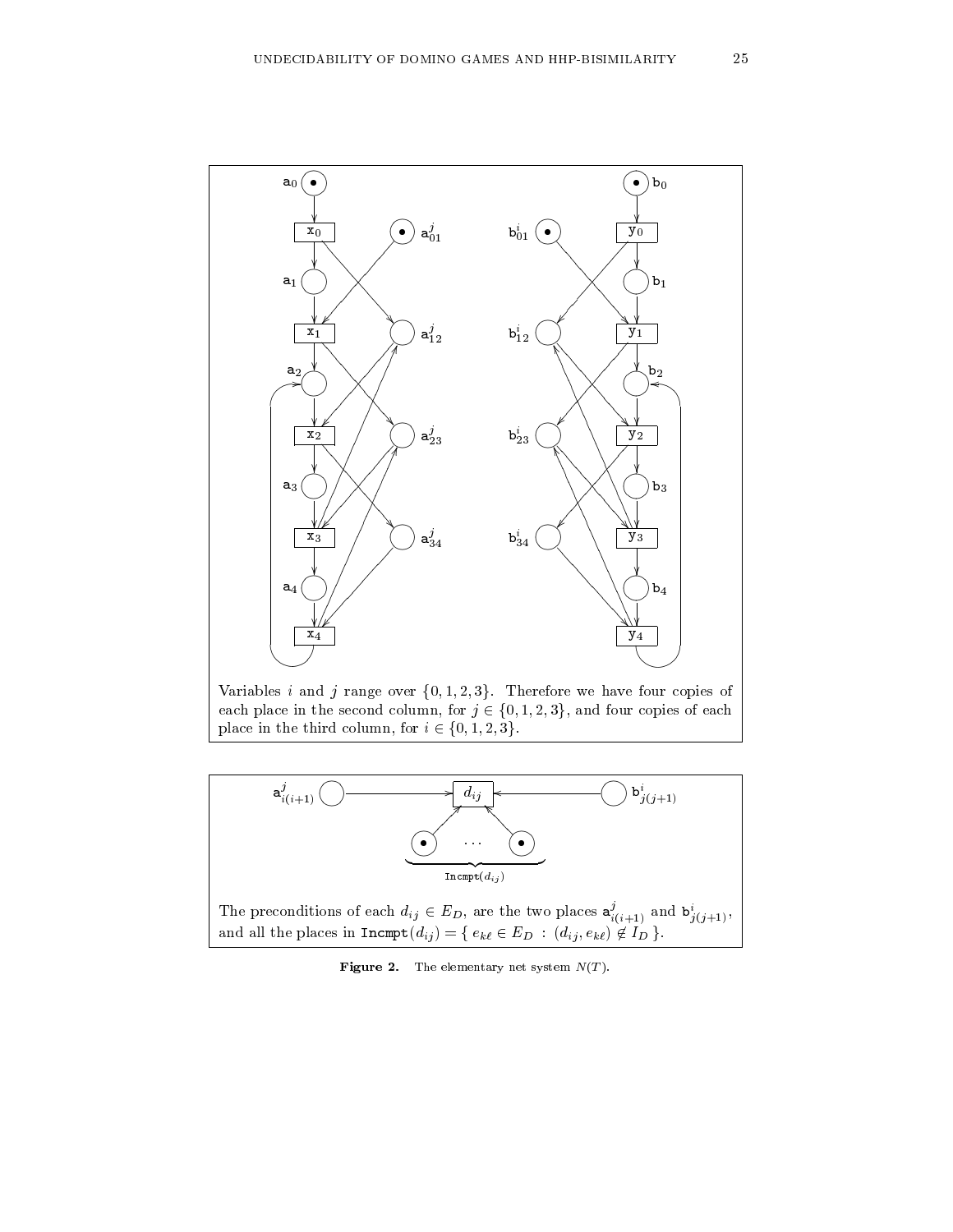• the set of events  $E_{N(T)} = E_{A(T)}$ ;

• the function  $pre_{N(T)}: E_{N(T)} \to \wp(F_{N(T)})$  specifying the set of places in the pre-condition of an event:

$$
\text{pre}_{N(T)}(e) = \begin{cases} \{a_0\} & \text{if } e = x_0, \\ \{b_0\} & \text{if } e = y_0, \\ \{a_i\} \cup A_{(i-1)i} & \text{if } e = x_i \text{ for } i \in \{1, 2, 3, 4\}, \\ \{b_j\} \cup B_{(j-1)j} & \text{if } e = y_j \text{ for } j \in \{1, 2, 3, 4\}, \\ \{a_{i(i+1)}^j, b_{j(j+1)}^i\} \cup \text{Incmpt}(d_{ij}) & \text{if } e = d_{ij} \in E_D, \end{cases}
$$

where for  $i, j \in \{0, 1, 2, 3\}$ , we define  $A_{i(i+1)} = \{a_{i(i+1)}^k : k \in \{0, 1, 2, 3\}\}\$  and  $B$ j), i  $a$ j $a+1$  = l  $j$   $j$  $\{b_{j(j+1)}^k : k \in \{0,1,2,3\} \}\,$ , and for  $d_{ij} \in E_D$ , we define the set of dominoes incompatible with dij by:

$$
\mathtt{Incmpt}(d_{ij}) = \{ e_{k\ell} \in E_D \,:\, (d_{ij}, e_{k\ell}) \not\in I_D \,\};
$$

• the function  ${\tt post}_{N(T)} : E_{N(T)} \to \wp(F_{N(T)})$  specifying the set of places in the post-condition of an event:

$$
\text{post}_{N(T)}(e) = \begin{cases} \{a_{i+1}\} \cup A_{(i+1)(i+2)} & \text{if } e = x_i \text{ for } i \in \{0, 1, 2\}, \\ \{a_4\} \cup A_{12} & \text{if } e = x_3, \\ \{a_2\} \cup A_{23} & \text{if } e = x_4, \\ \{b_{j+1}\} \cup B_{(j+1)(j+2)} & \text{if } e = y_j \text{ for } j \in \{0, 1, 2\}, \\ \{b_4\} \cup B_{12} & \text{if } e = y_3, \\ \{b_2\} \cup B_{23} & \text{if } e = y_4, \\ \emptyset & \text{if } e \in E_D; \end{cases}
$$

 $\begin{aligned} \mathbf{v} &\text{if } e \in E_D; \ \bullet \text{ the initial marking } M_{N(T)} = \{ \mathbf{a}_0, \mathbf{b}_0 \} \, \cup \, \mathbf{a}_{01} \, \cup \, \mathbf{B}_{01} \, \cup \, E_D. \end{aligned}$ 

PROPOSITION 4.4. The asynchronous transition system  $A(T)$  is isomorphic to  $na(N(T))$ .

*Proof.* We define a function  $\Xi : S_{A(T)} \to \wp(P_{N(T)})$  as follows:

$$
\Xi\big((i,j,C)\big)=\{\mathtt{a}_i,\mathtt{b}_j\}\cup \mathtt{X}_i\cup \mathtt{Y}_j\cup E_D\setminus \bigcup_{c\in C}\mathtt{pre}_{N(T)}(c),
$$

where

$$
\mathbf{X}_{i} = \begin{cases} \mathbf{A}_{01} & \text{if } i = 0, \\ \mathbf{A}_{(i-1)i} \cup \mathbf{A}_{i(i+1)} & \text{if } i \in \{1, 2, 3\}, \\ \mathbf{A}_{34} \cup \mathbf{A}_{12} & \text{if } i = 4, \end{cases}
$$

and similarly

$$
\mathbf{Y}_{j} = \begin{cases} \mathbf{B}_{01} & \text{if } j = 0, \\ \mathbf{B}_{(j-1)j} \cup \mathbf{B}_{j(j+1)} & \text{if } j \in \{1, 2, 3\}, \\ \mathbf{B}_{34} \cup \mathbf{B}_{12} & \text{if } j = 4. \end{cases}
$$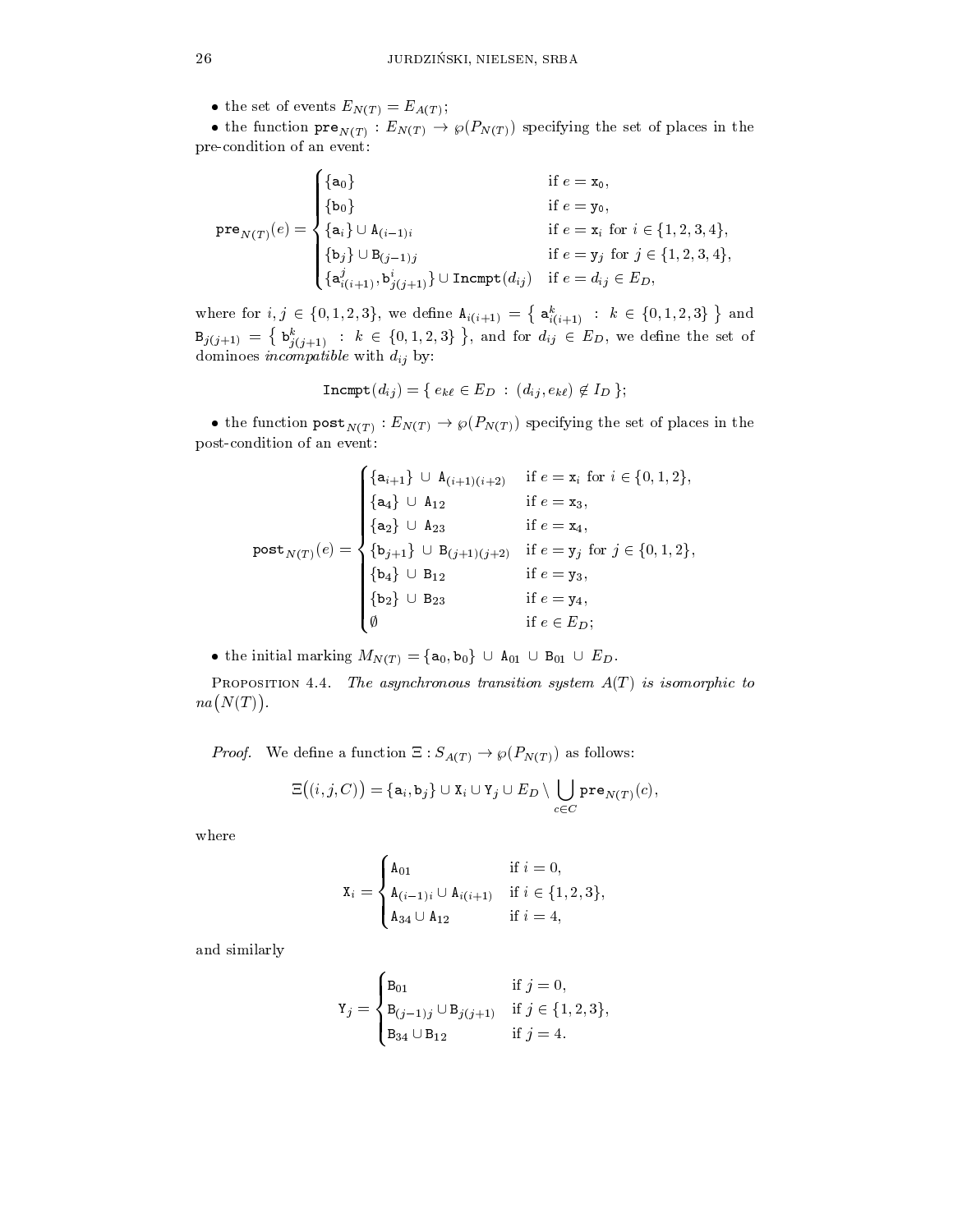In order to argue that  $\Xi$  is an isomorphism of asynchronous transition systems  $A(T)$ and  $na(N(T))$  it suffices to establish the following:

1.  $\Xi(s_{A(T)}) = M_{N(T)}$ , i.e., the initial state of  $A(T)$  is mapped by  $\Xi$  to the initial marking of  $N(T)$ ,

2. for all  $s \in S_{A(T)}$ ,

(i) if 
$$
s \stackrel{e}{\rightarrow}_{A(T)} t
$$
 then  $\Xi(s) \stackrel{e}{\rightarrow}_{na(N(T))} \Xi(t)$ ,

(ii) if  $\Xi(s) \to_{na(N(T))} M$  then there is  $t \in S_{A(T)}$ , such that  $s \to_{A(T)} t$  and  $M = \Xi(t),$ 

3. 
$$
(e, f) \in I_{A(T)}
$$
 if and only if  $\bullet e^{\bullet} \cap \bullet f^{\bullet} = \emptyset$ .

It is a tedious but routine exercise to verify that clauses 1.<sup>{3}</sup>. hold.

## ACKNOWLEDGMENT

We are grateful to Thomas Hildebrandt, P. S. Thiagarajan, and Sibille Fröschle for many stimulating discussions on the subject, and to Julian Bradfield and Walter Vogler for comments that helped to improve the presentation.

#### REFERENCES

- 1. Marek A. Bednarczyk. Hereditary history preserving bisimulations or what is the power of the future perfect in program logics. Technical report, Polish Academy of Sciences, Gdansk, April 1991. Available at http://www.ipipan.gda.pl/~marek.
- 2. Egon Börger, Erich Grädel, and Yuri Gurevich. The Classical Decision Problem. Springer-Verlag, 1997.
- 3. Gian Luca Cattani and Vladimiro Sassone. Higher dimensional transition systems. In Pro ceedings, 11th Annual IEEE Symposium on Logic in Computer Science, pages 55-62, New Brunswick, New Jersey, 27-30 July 1996. IEEE Computer Society Press.
- 4. Søren Christensen, Hans Hüttel, and Colin Stirling. Bisimulation equivalence is decidable for all context-free processes. Information and Computation,  $121(2):143{-}148$ , 1995.
- 5. Yael Etzion-Petruschka, David Harel, and Dale Myers. On the solvability of domino snake problems. Theoretical Computer Science, 131:243-269, 1994.
- 6. Sibylle Froschle. Decidability of plain and hereditary history-preserving bisimilarity for BPP. In Ilaria Castellani and Björn Victor, editors, Proceedings of EXPRESS'99 the 6th International Workshop on Expressiveness in Concurrency, volume 27 of Electronic Notes in Theo retical Computer Science, 2000.
- 7. Sibylle Froschle and Thomas Hildebrandt. On plain and hereditary history-preserving bisimulation. In Mirosław Kutyłowski, Leszek Pacholski, and Tomasz Wierzbicki, editors, Mathematical Foundations of Computer Science 1999, 24th International Symposium, MFCS'99, volume 1672 of *LNCS*, pages 354–365, Szklarska Poręba, Poland, 6–10 September 1999.<br>Springer-Verlag. Springer-Verlag.
- 8. R. J. van Glabbeek. The linear time-branching time spectrum (Extended abstract). In J. C. M. Baeten and J. W. Klop, editors, CONCUR '90, Theories of Concurrency: Unification and Extension, volume 458 of LNCS, pages  $278{-}297$ , Amsterdam, The Netherlands,  $27{-}30$  August 1990. Springer-Verlag. 1990. Springer-Verlag.
- 9. Rob van Glabbeek and Ursula Goltz. Equivalence notions for concurrent systems and rene ment of actions (Extended abstract). In A. Kreczmar and G. Mirkowska, editors, Mathematical Foundations of Computer Science 1989, volume 379 of LNCS, pages  $237{-}248$ , Porabka-Kozubnik, Poland, August/September 1989. Springer-Verlag.
- 10. Erich Grädel. Domino games and complexity. SIAM Journal on Computing, 19(5):787-804,
- 11. Jan Friso Groote and Hans Hüttel. Undecidable equivalences for basic process algebra. Information and Computation,  $115(2):354-371$ , 1994.